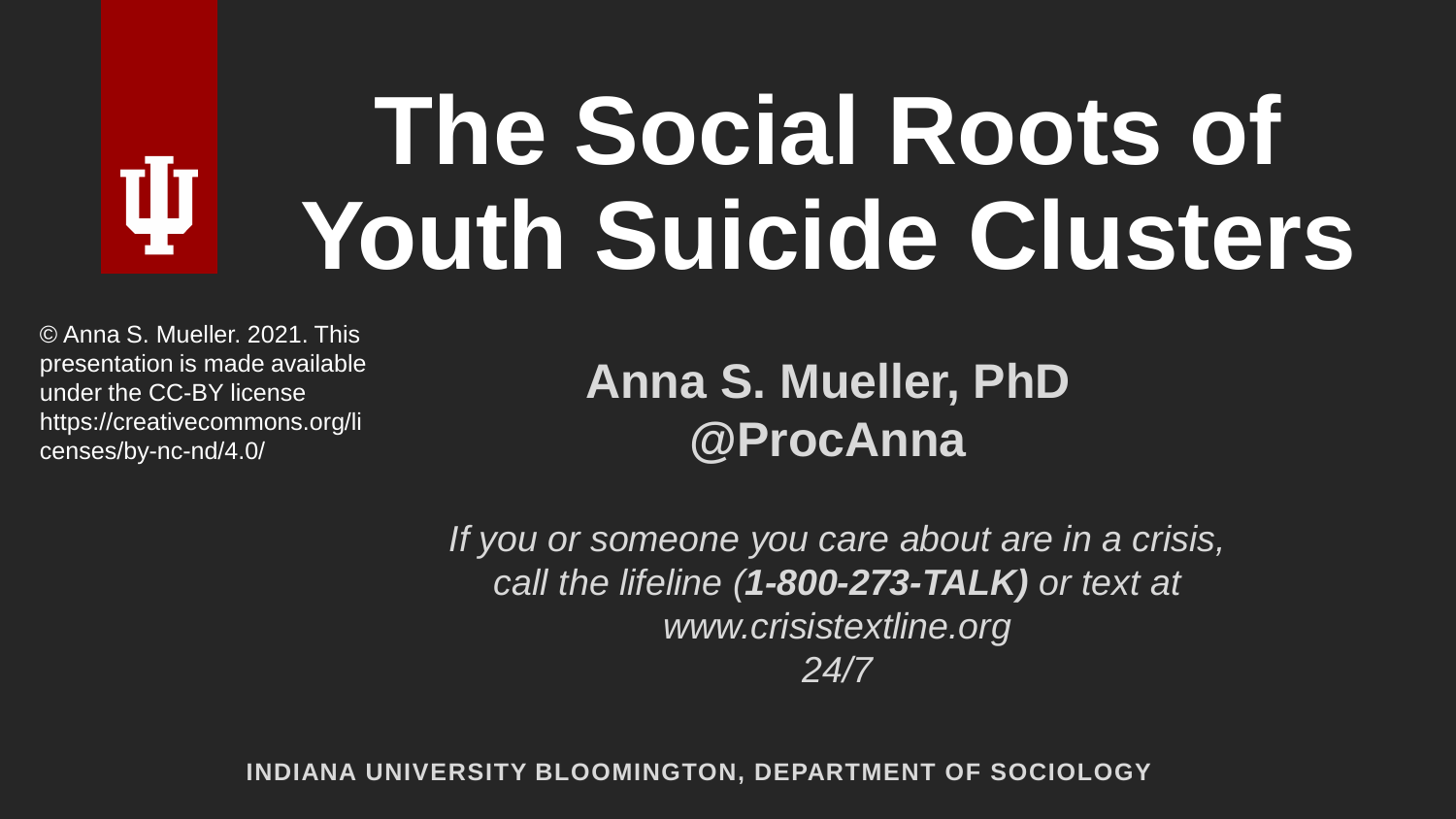### **Collaborator**

Seth Abrutyn, PhD University of British Columbia







#### **National Suicide Prevention Lifeline: 1-800-273-TALK any time**

If you or someone you care about are in a crisis, call the lifeline

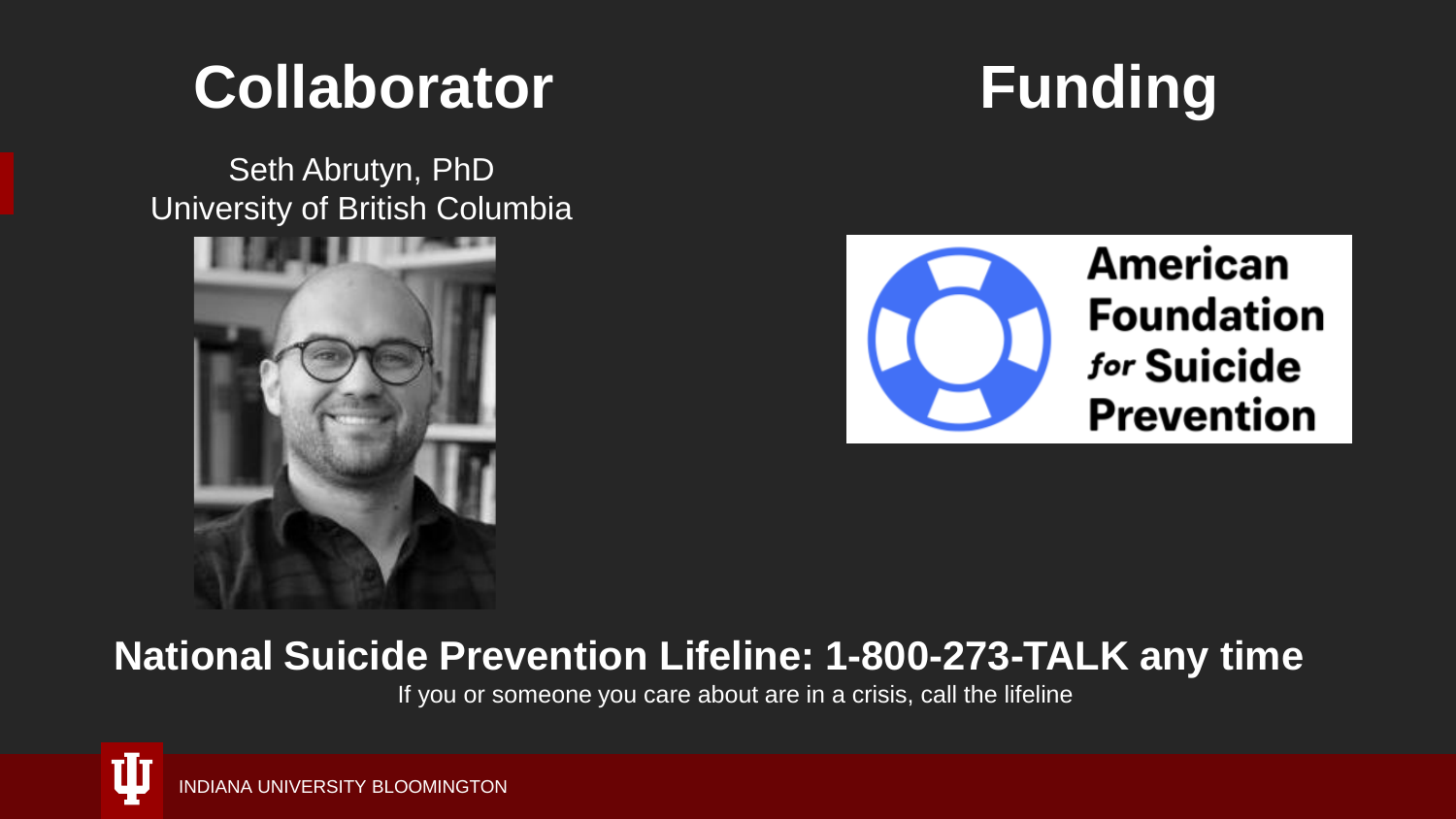## **Take home point**

- 1. Youth suicide and suicide clusters have social roots
- 2. Addressing root causes of suicide will help improve youth suicide pre- and post-vention
	- Diminish environmental vulnerability to suicide clusters

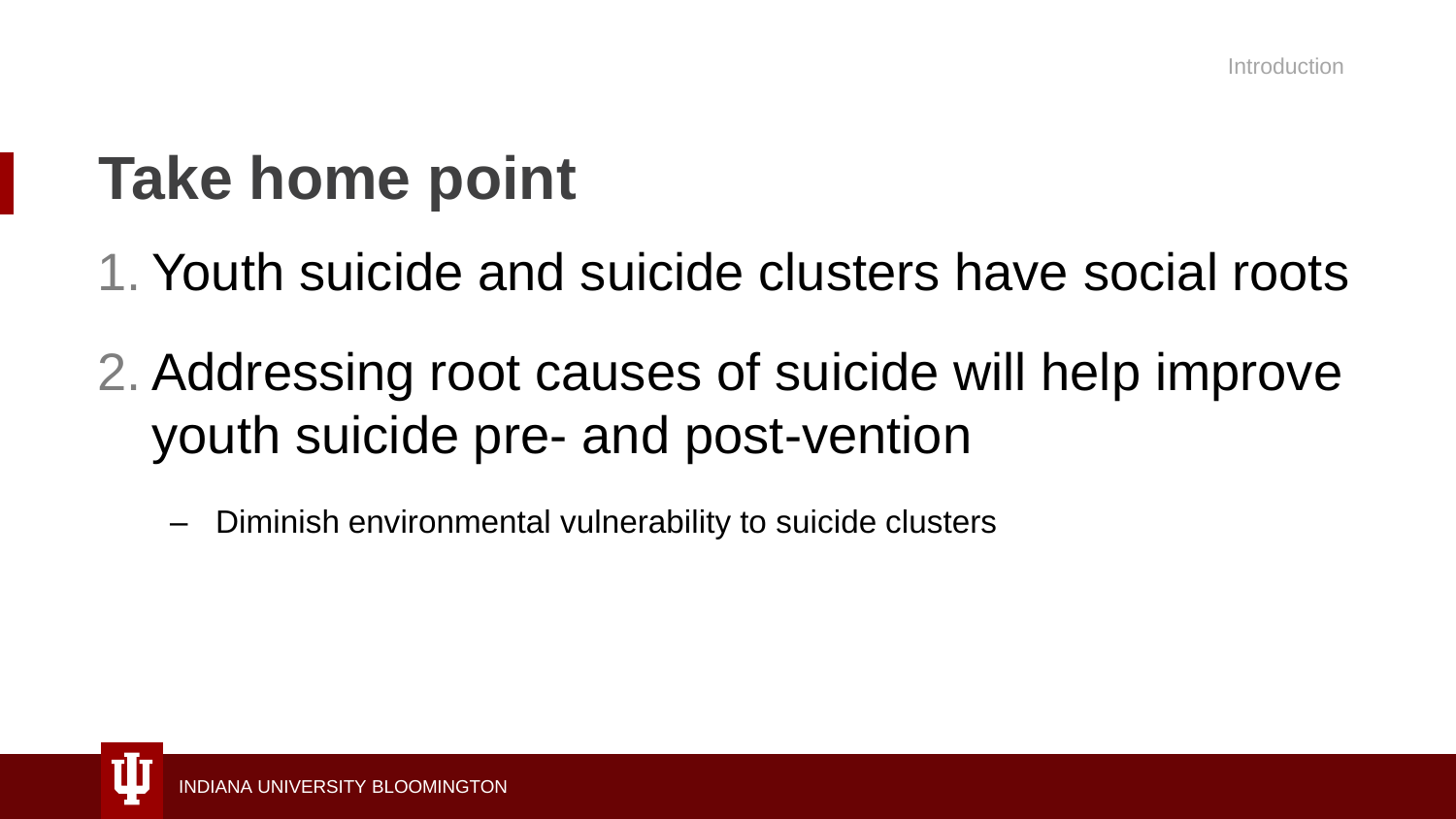### **Mental Health in Adolescence**

- 1. Most youth do reasonably well
- 2. But adolescence is a period of developmental vulnerability
	- So much is changing!
- 3. Significant increases in youth suicide since 2007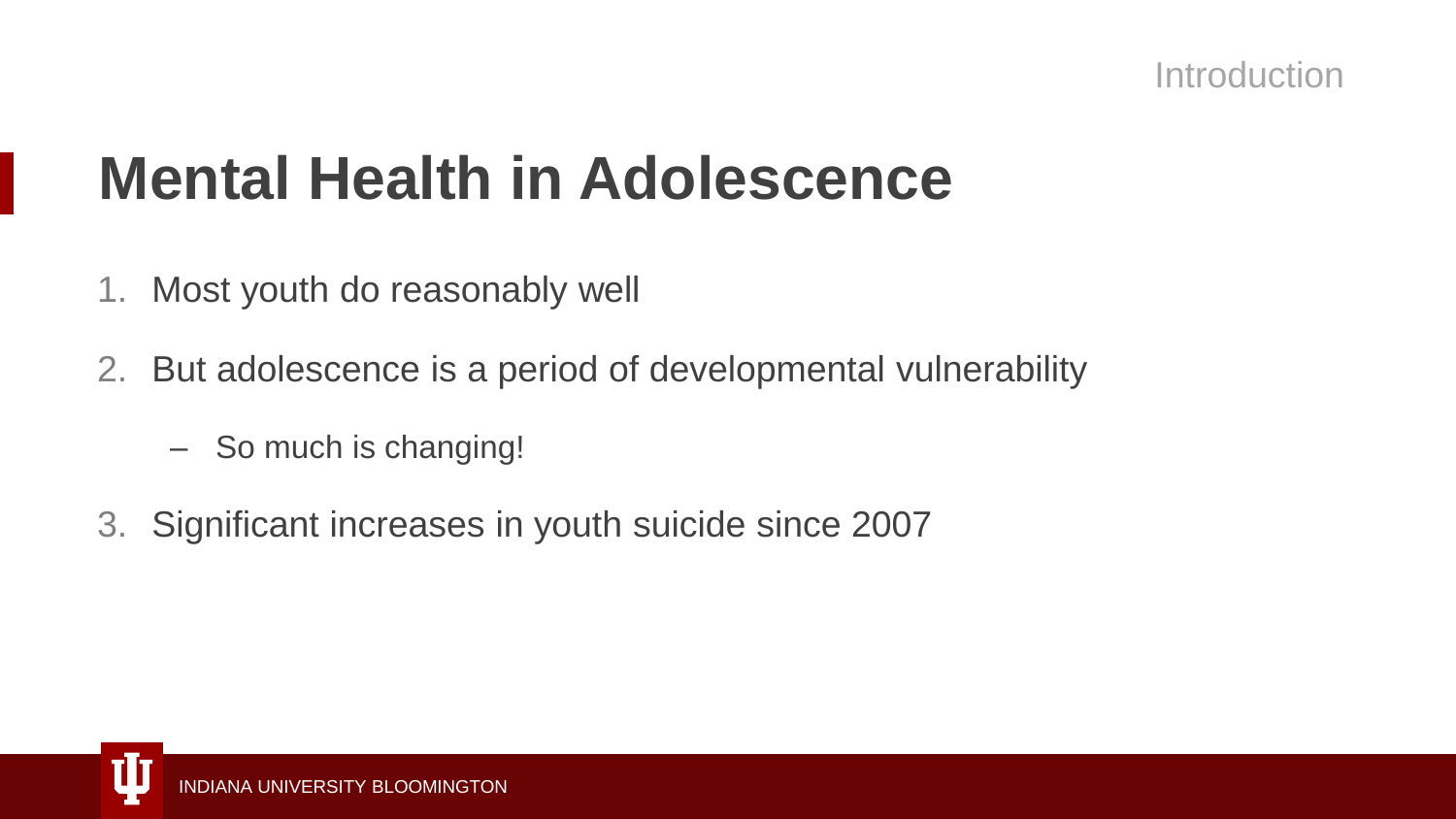*What We Know*

### **Youth Suicide**

- Etiology of youth suicide and suicidal behaviors (SSB) is challenging to determine
	- Cha et al. 2018; Nock, et al. 2009
- Numerous risk and protective factors for SSB, none *causal*
	- Affective processes, interpersonal experiences, trauma, mental illness, etc.
		- Cha et al. 2018; Franklin et al. 2017
	- Challenging to identify why one youth with a risk factor escalates from suicide ideation to a suicide attempt or even suicide while seemingly similar youth do not

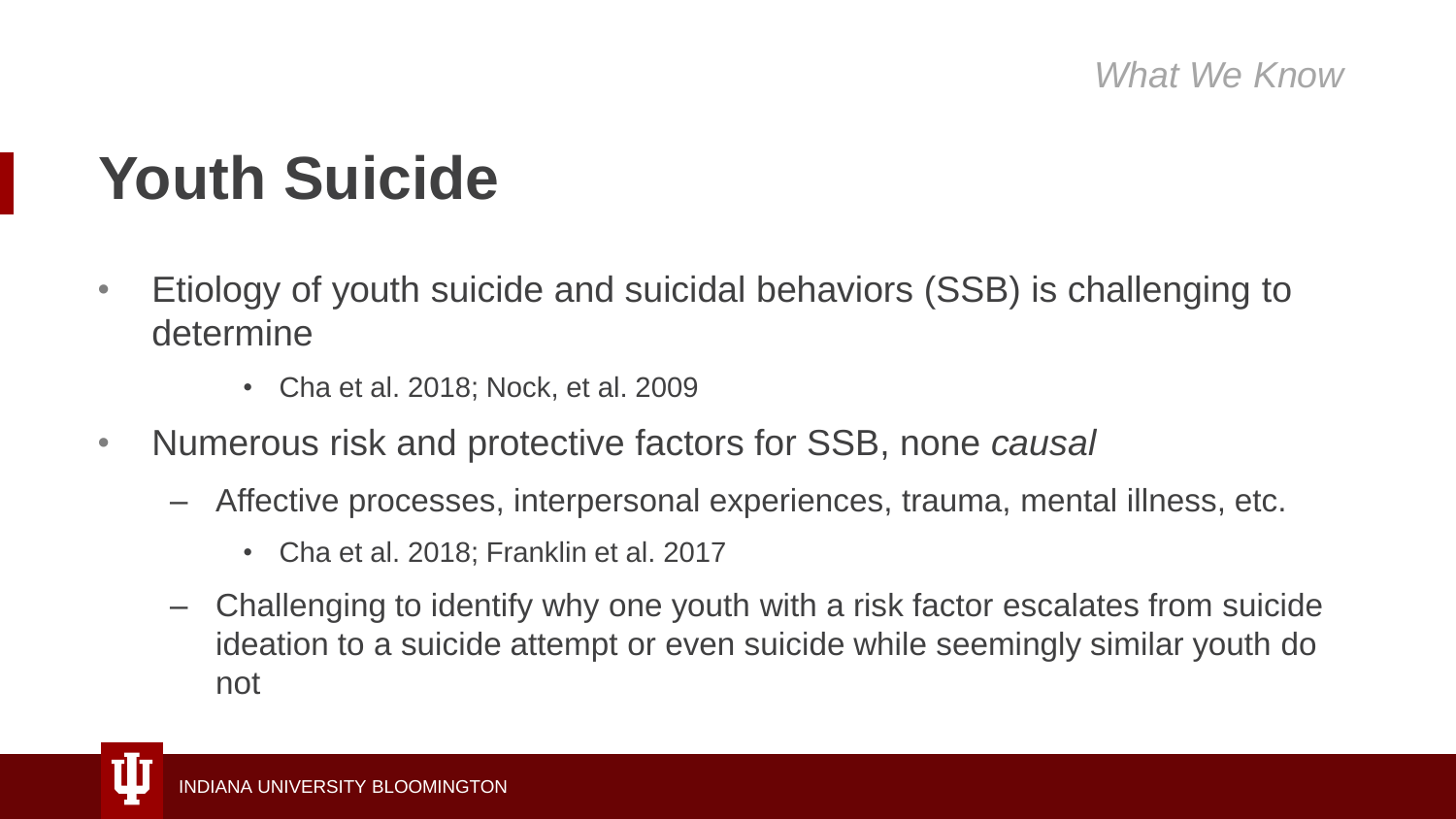#### *What We Know*

### **Youth Suicide Clusters**

- Extremely limited knowledge re suicide clusters
	- Youth, males, and individuals with pre-existing risk factors more likely to die in a suicide cluster
		- For reviews: Cox et al. 2012; Haw et al. 2013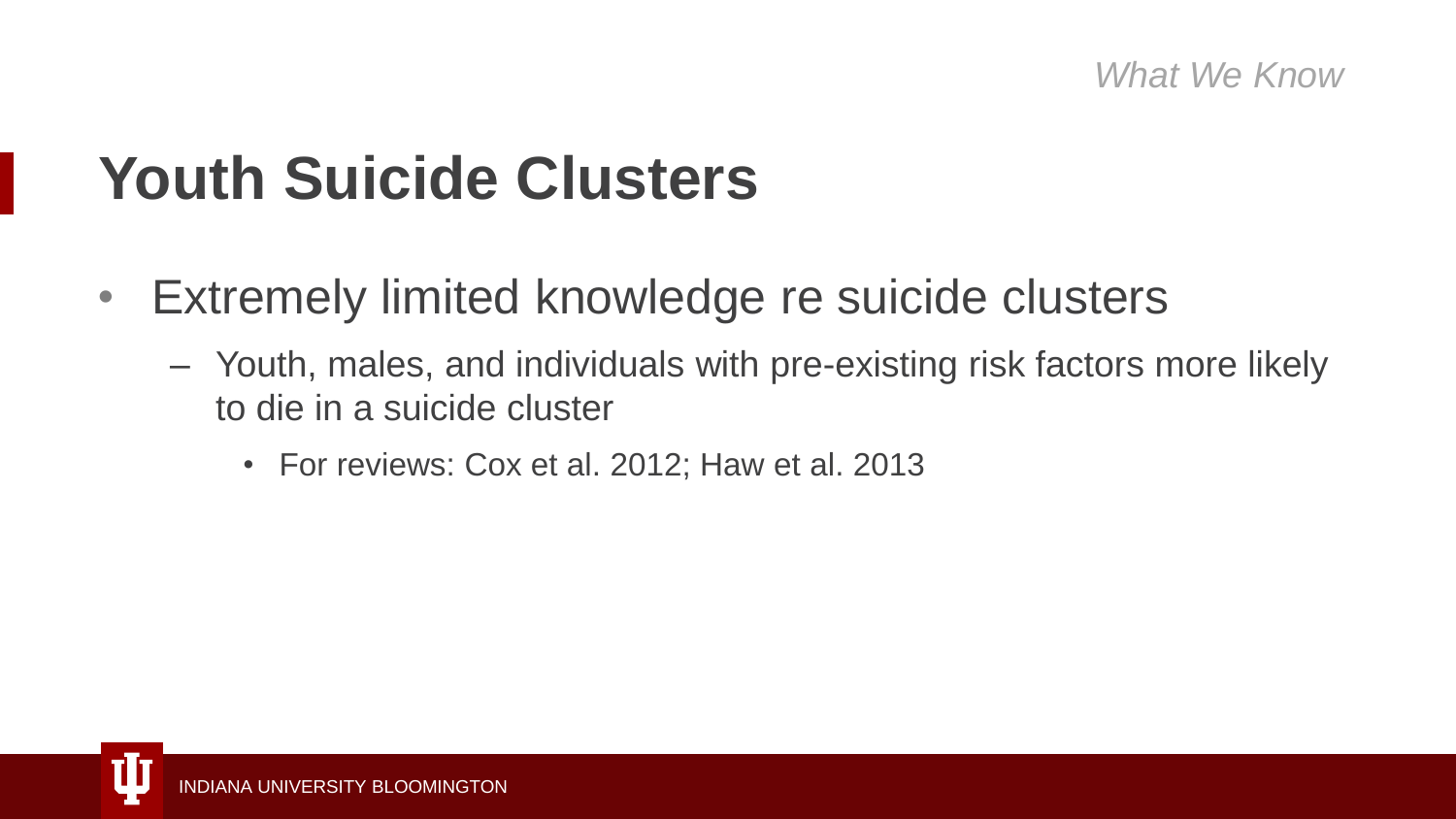## **Upstream Solutions**

- Change the question...
- Focus on upstream solutions
	- Promoting mental health & helpseeking
	- This is where the social roots of suicide can really matter…



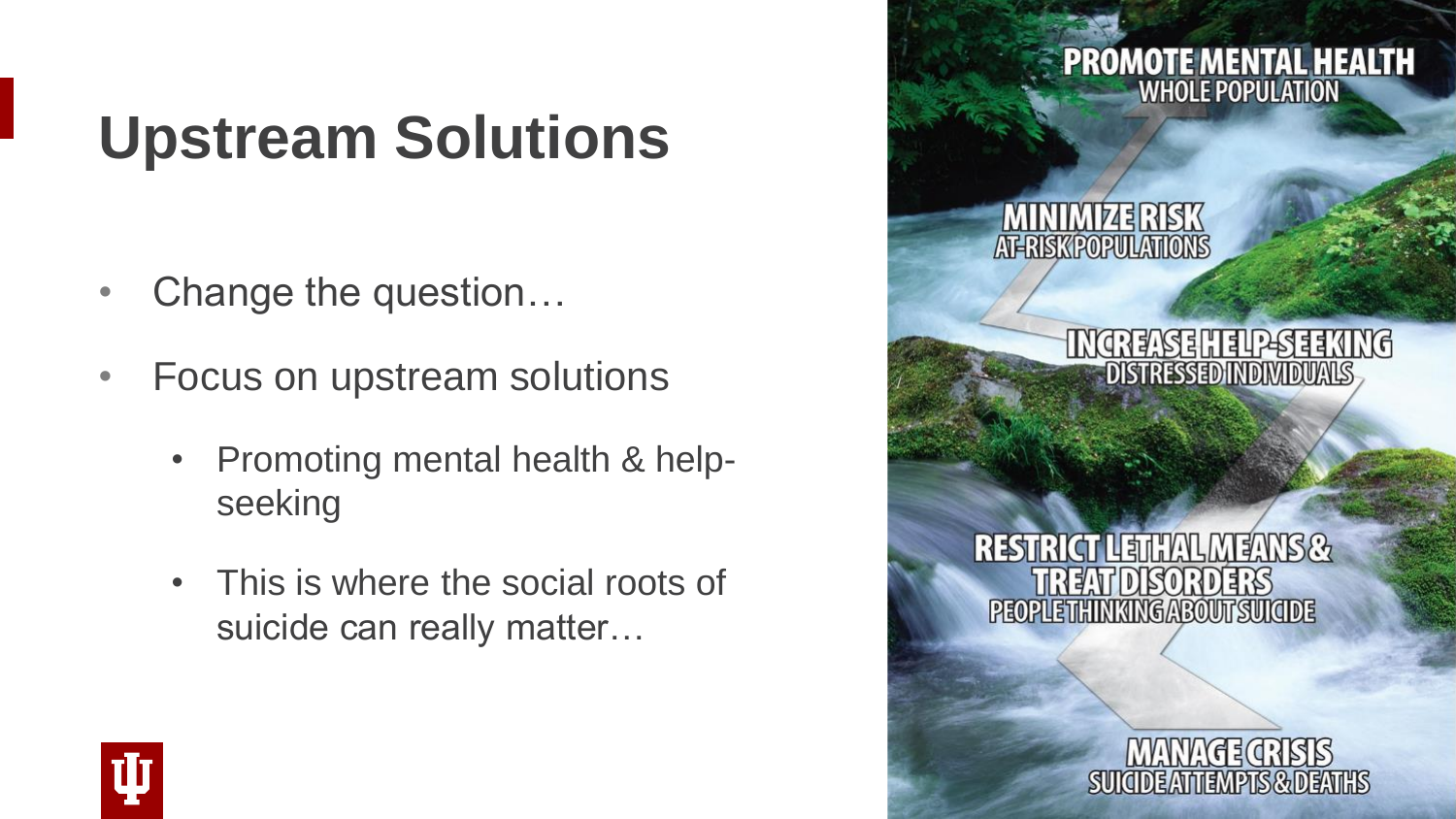## **In-Depth Case Study:**

## **Poplar Grove, USA**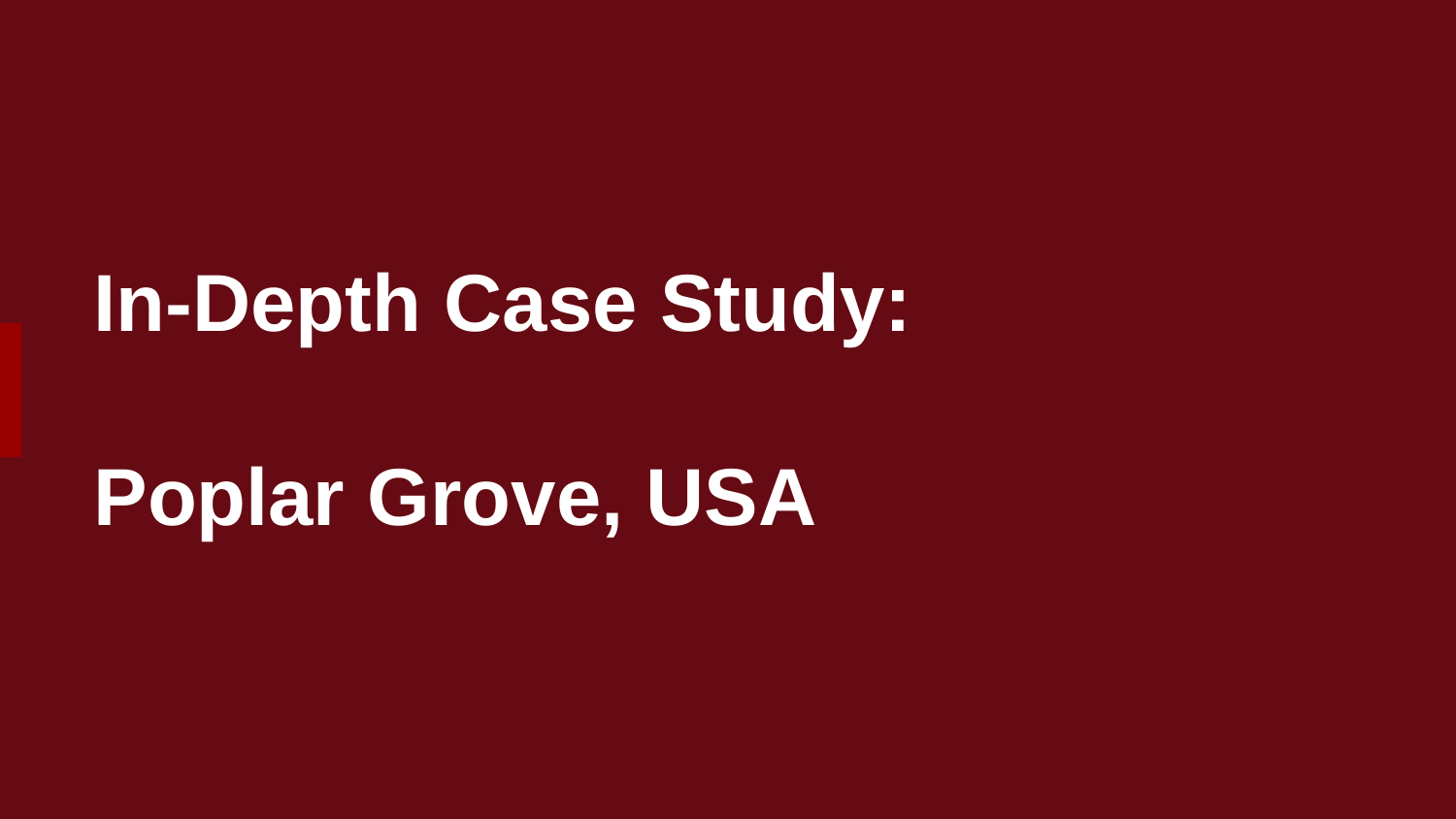## **In-Depth Case Study: Poplar Grove,\* USA**

- Affluent, educated, privileged community
	- Homogeneous population
	- Enduring suicide problem
		- Focused on the local high school PGHS
			- 15 former or current PGHS students died by suicide since 2000
		- 3 youth died during our fieldwork
		- Echo suicide clusters

\*All names of people and places are pseudonyms

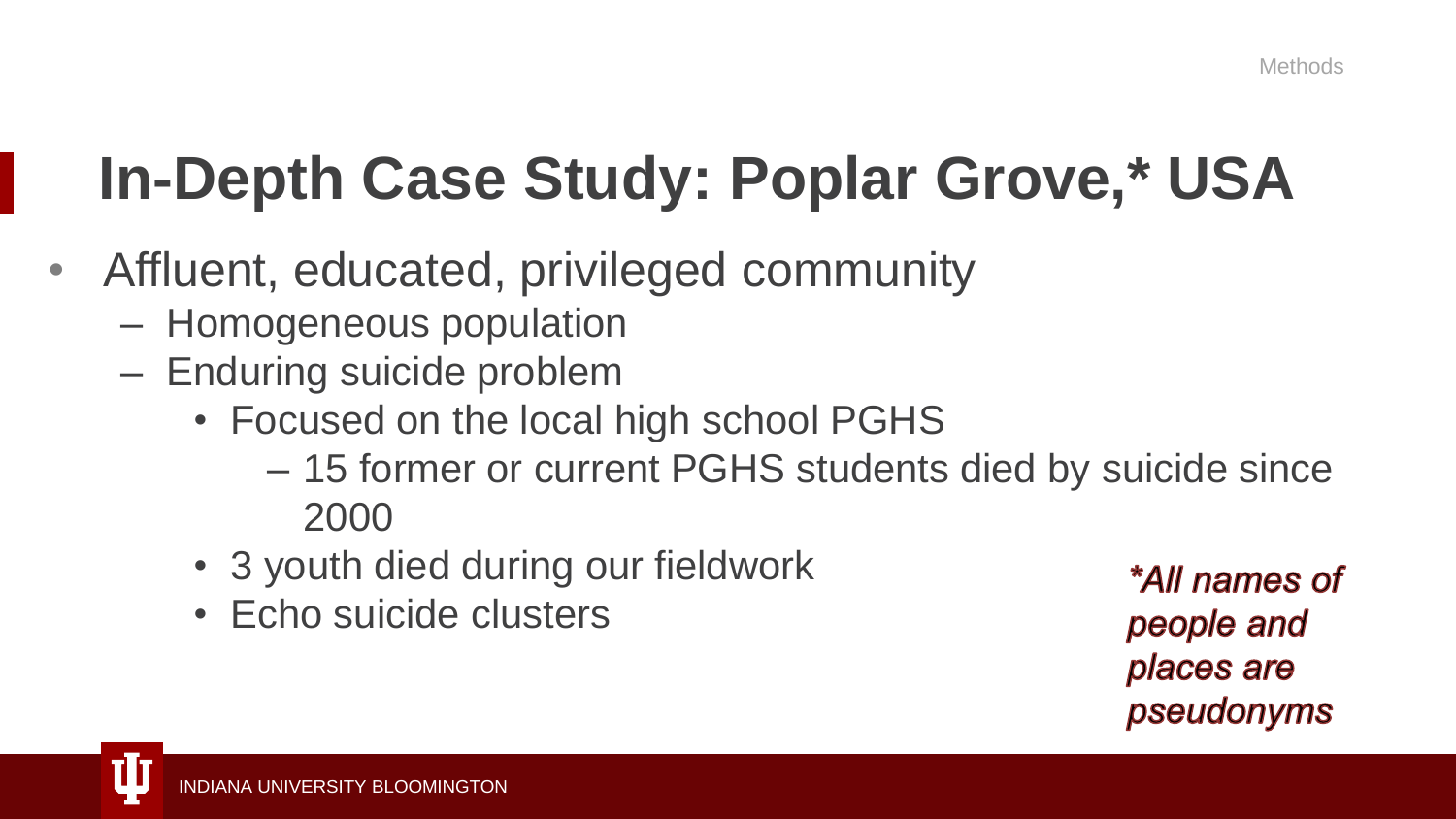## **In-Depth Case Study: Poplar Grove,\* USA**

- 3 years of fieldwork (2013-2016)
	- In Poplar Grove
		- $-$  ~100 interviews & focus groups
		- Participant observation
		- Youth, Parents, Mental Health Workers, Religious leaders, Teachers, etc.
			- » BROAD community approach to the research
	- With suicide bereaved individuals outside of Poplar Grove
		- $-$  ~50 interviews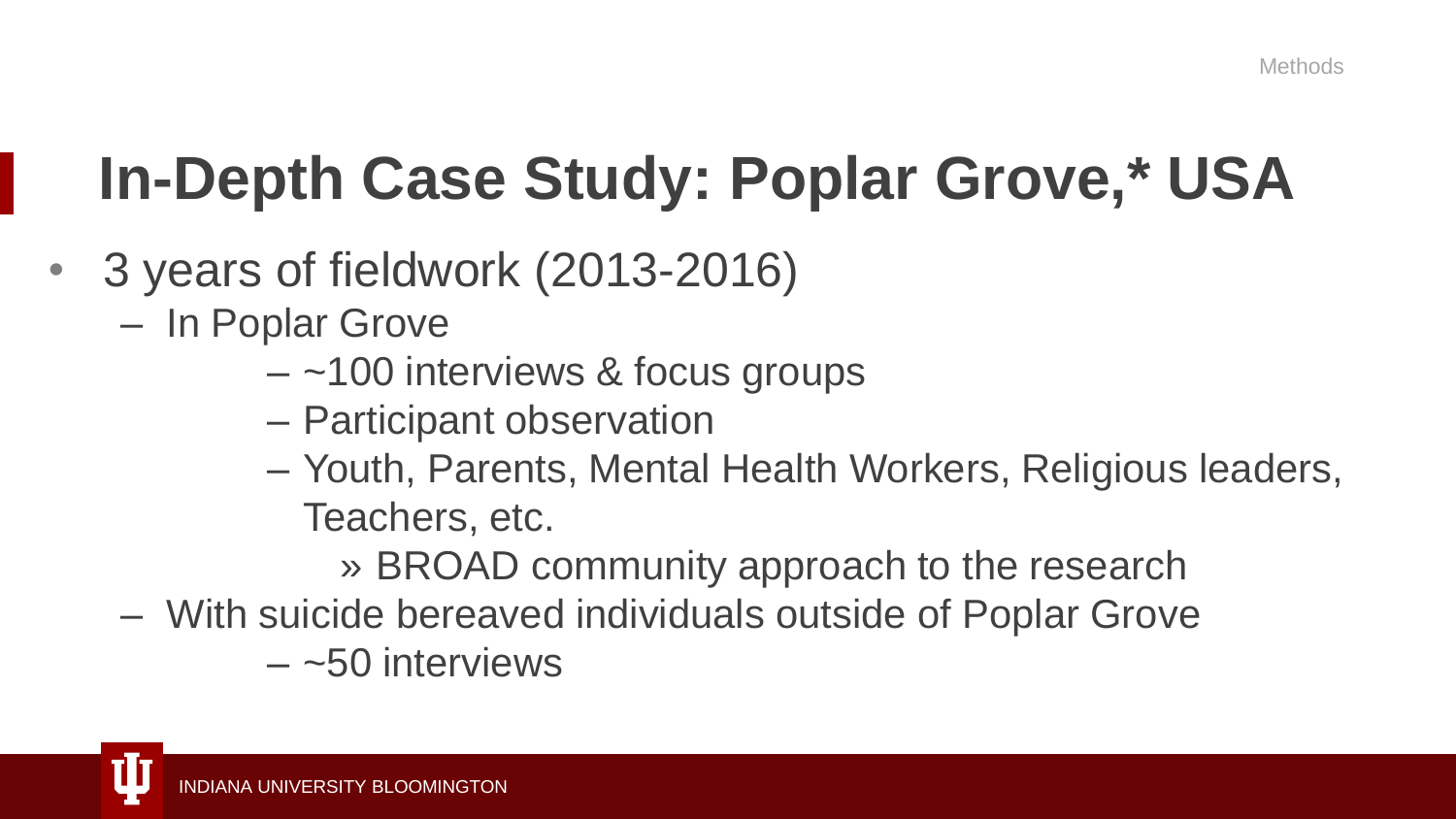### **Results Overview**

- Describe the 3 social roots of suicide
	- 1. Rigid cultural expectations
	- 2. Mental health stigma
	- 3. Intense social connectedness
- Connect these social roots to individual vulnerability to suicide

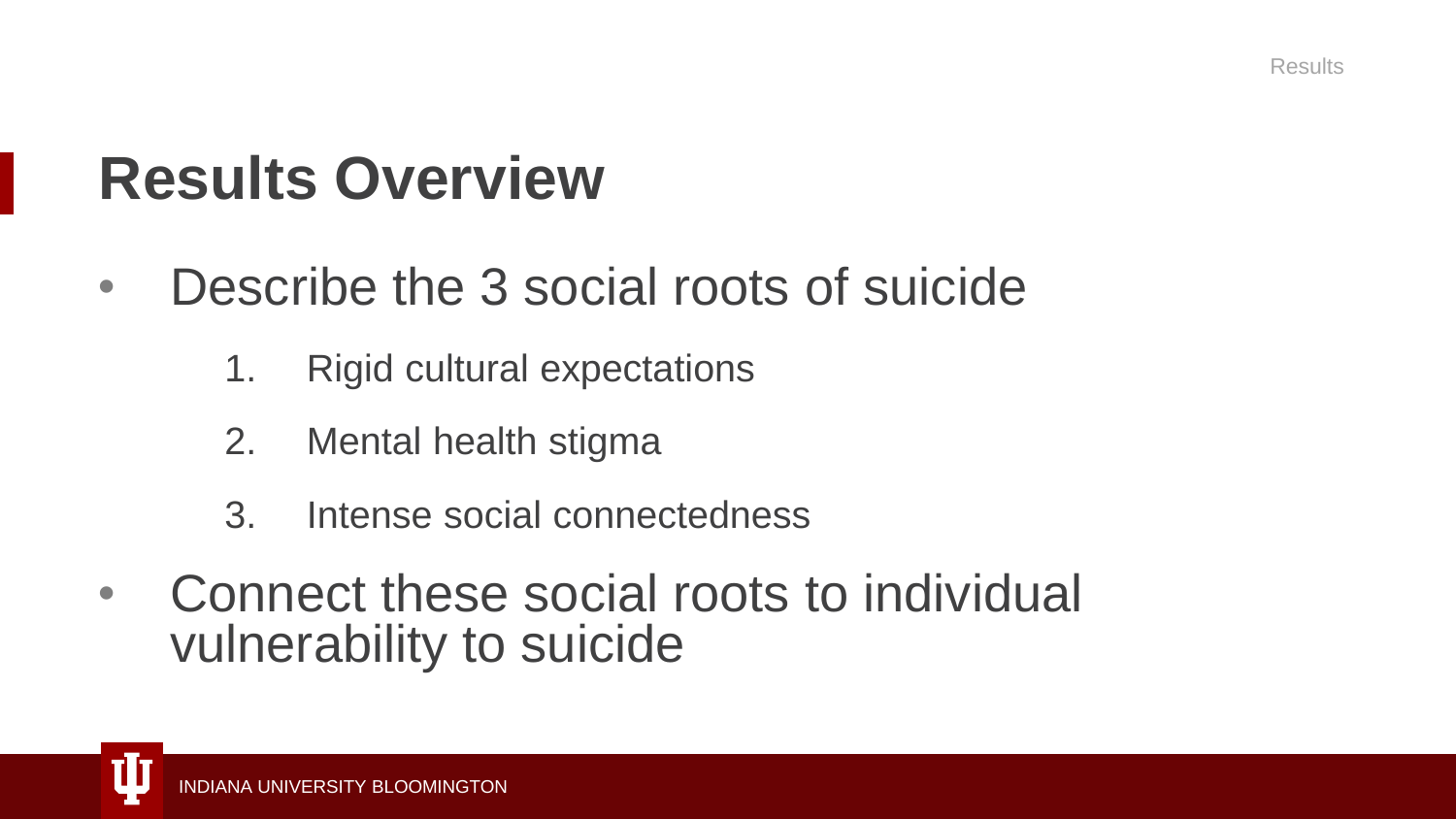## **Rigid Cultural Expectations**

### **Douglas (Mental Health Worker):**

"The expectation and the performance of students at Poplar Grove High school and the whole cluster that feeds into Poplar Grove has been one of **athletic excellence, academic excellence,** and I use the word expectation on purpose because the kids impose much of that need on themselves, but **there's also a community expectation that we are Poplar Grove and that we are going to achieve**."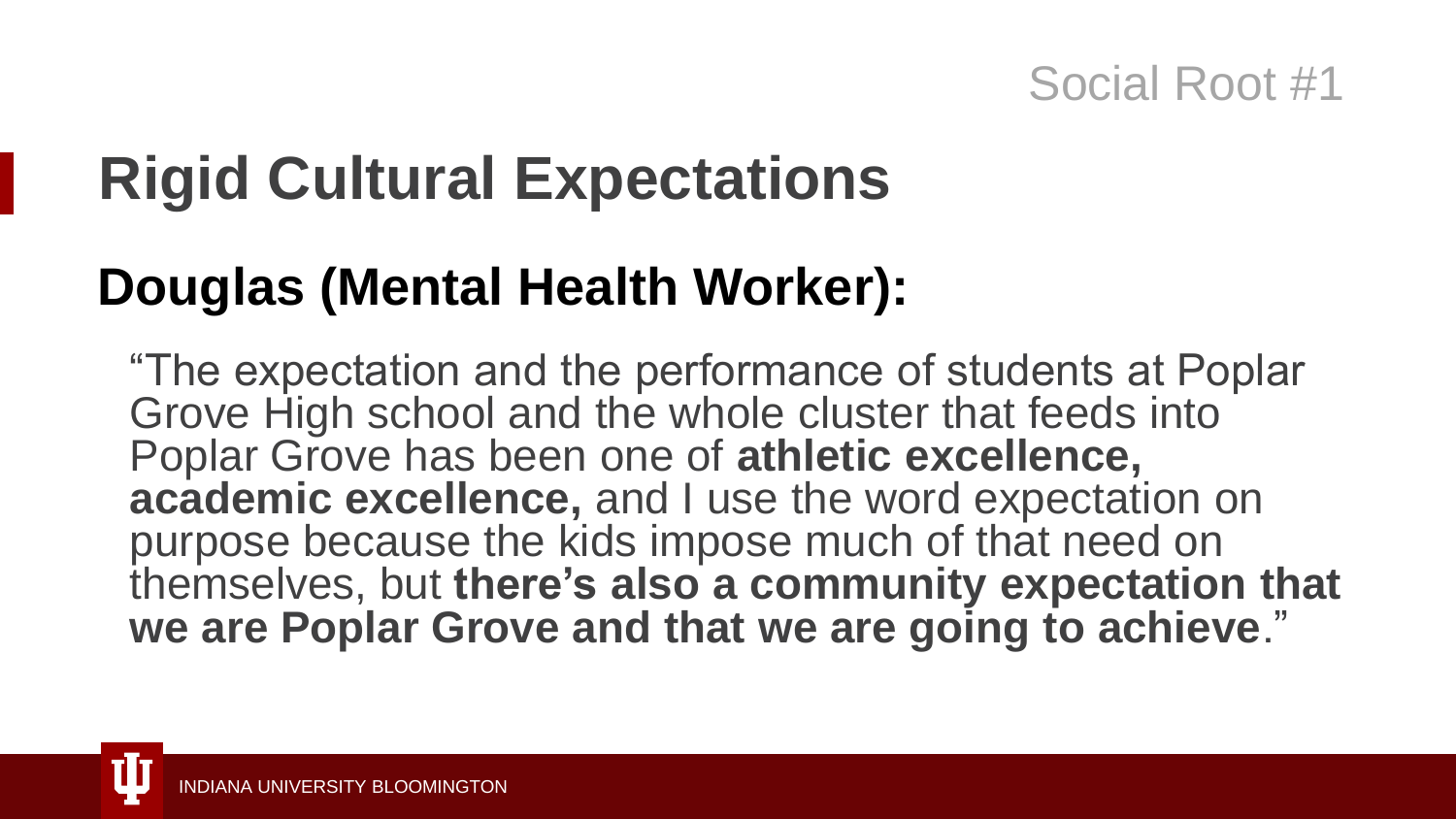### **Rigid Cultural Expectations** *Valued in the Adolescent Society*

**Samantha (young adult):**

"**The more [advanced placement (AP)] courses you take the better**, the more sports you're involved with the better; the more trophies in your bedroom, the better."

#### **Shannon (teen):**

"I don't wanna sound cocky, but **I tend to be exactly what the Poplar Grove ideal is...Like I said, I'm in [student government], team captain, varsity sport**…, but I still go out every single weekend."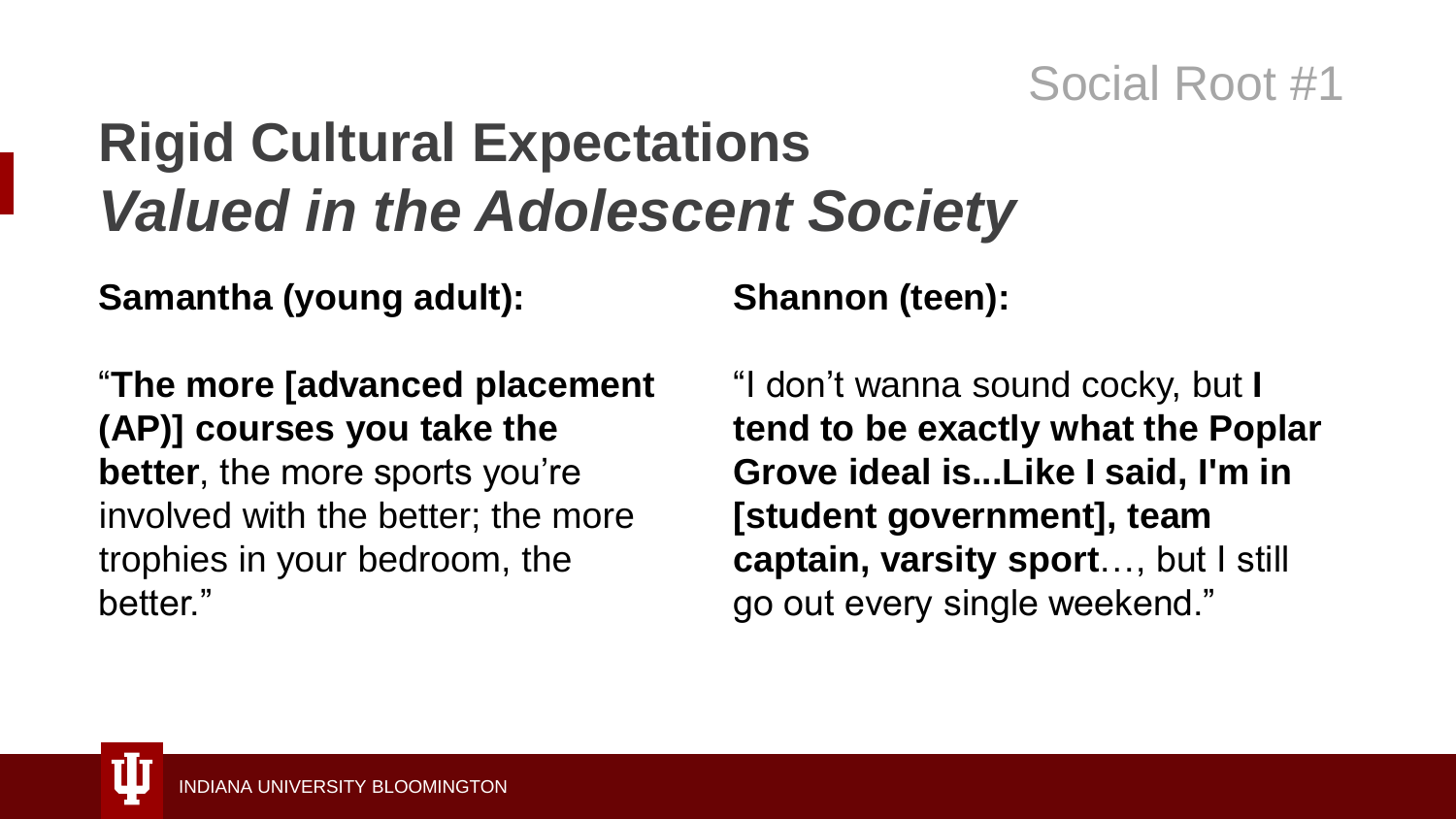### **Rigid Cultural Expectations** *Amplified Mental Health Stigma*

- Having a mental health problem is seen as contrary to the ideal of a "perfect" kid or family
- People hide mental health problems or don't want to discuss them
	- When they are discussed its more to deflect or place blame on others

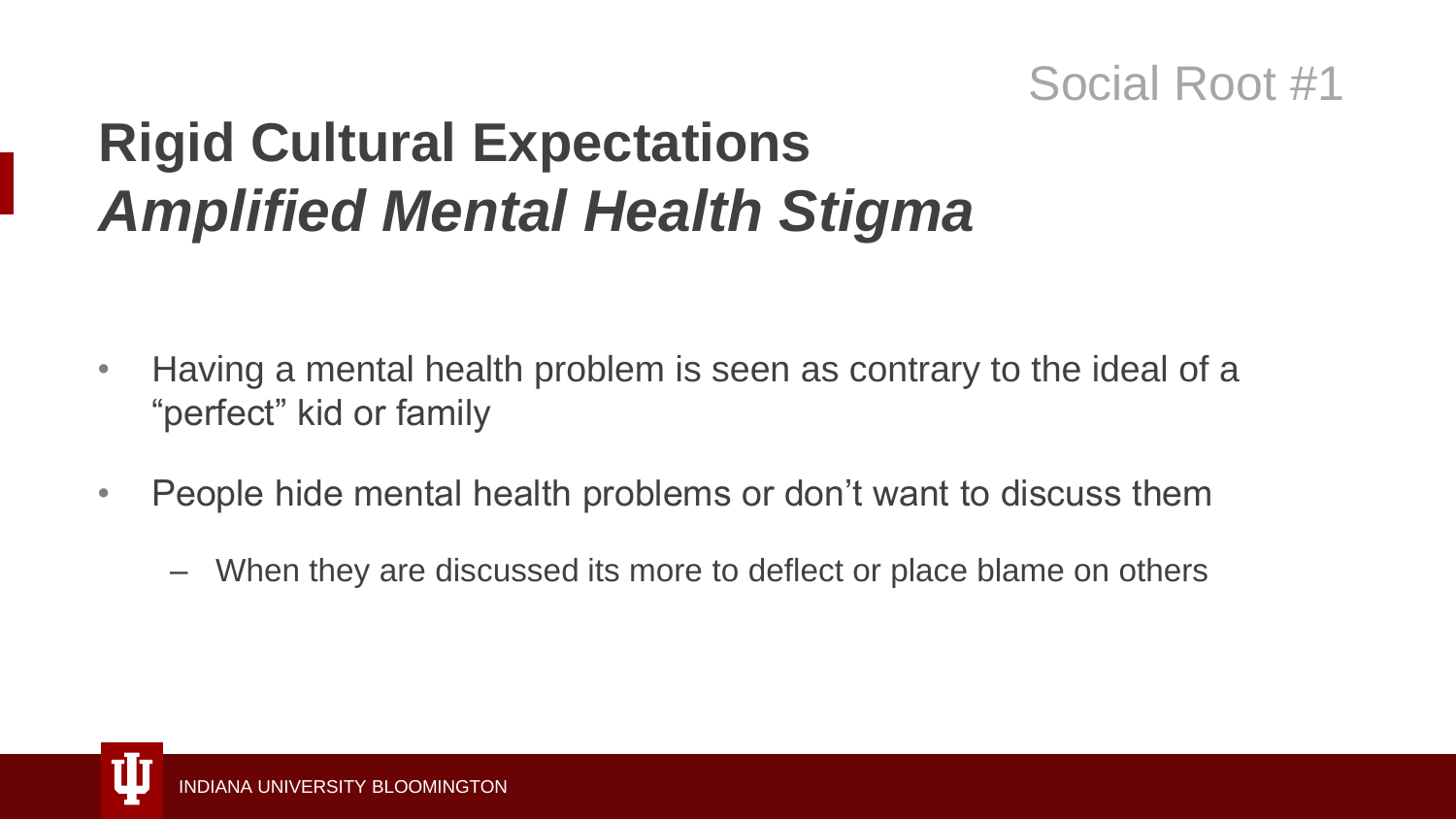## **Mental Health Stigma**

### **Hannah (teen)**:

"**All the bad stuff gets covered up.** So nobody wants to be like 'I have an issue.' And nobody wants to come out and be honest about it. **So kids cover it up and try to act like they are doing well in school and they are being the Poplar Grove kid that they are supposed to be.** So it gets covered up, and then when it gets to the point where it's so bad that somebody would consider suicide, it's too late..."

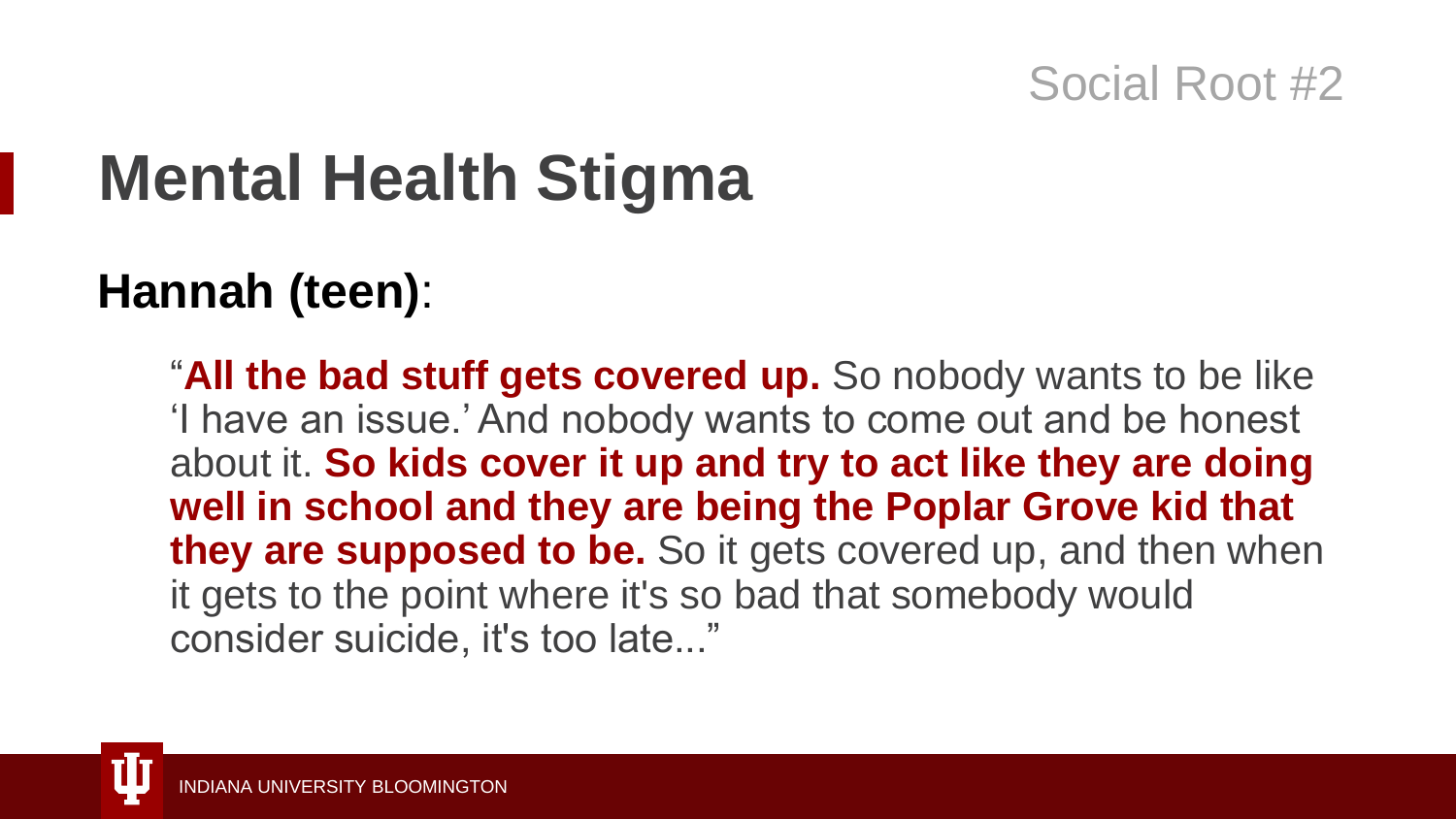## **The Role of Social Connectedness**

### Community was very socially connected

- **Isabelle (teen): "For me growing up...if I got hurt...I could just walk in [to any** house], crying with a busted knee, and they would help...I love that sense of community that we feel"
- **Victoria (mom):** "Nobody ignores a request for support somebody will always rearrange their commitments. It's pretty amazing."
- **Jim (dad):** "it's a very tight-knit community...we have a [community] pool and everybody knows everybody and we know all the kids, so you feel like there's network, a safety net around you all the time."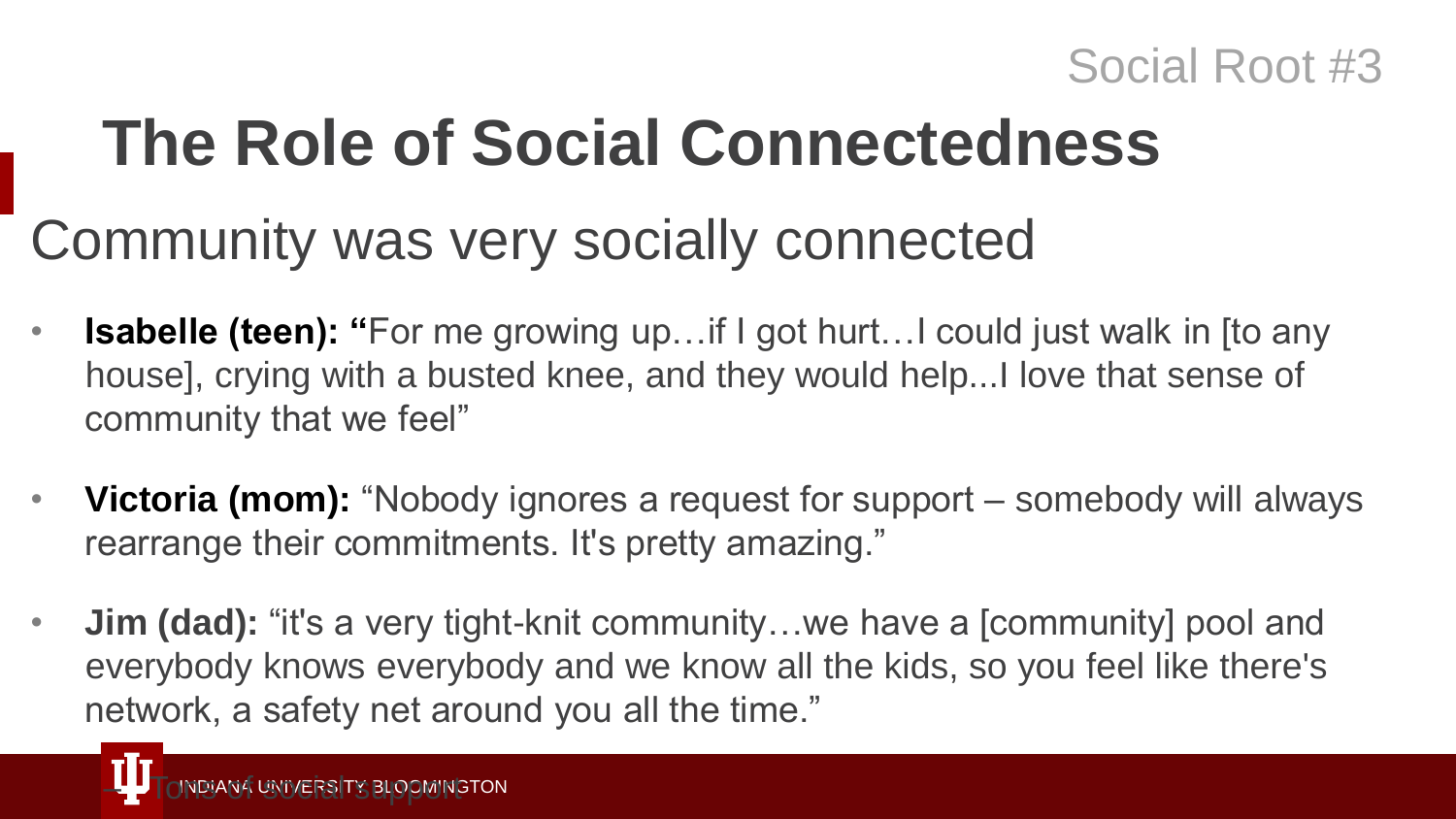## **The Role of Social Connectedness**

- People cared about what other people thought
- Kids' actions were tied to families' reputations
- Private information easily became public through gossip
- **Margaret (mom):**

"So….**I do not know this family very well, I only know what I've heard through the grapevine**. Emmett who had committed suicide….he was in and out of a mental institution a couple times is what I understand. He was on medication. He had had counseling, supposedly he had threatened many times….His parents knew about it. The last fight that they had was 'Emmett - you're getting really bad again, I think it's time for you to go back to the hospital' and shortly after that he killed himself. That's the rumor I heard. It's qualified, but it's still a rumor."

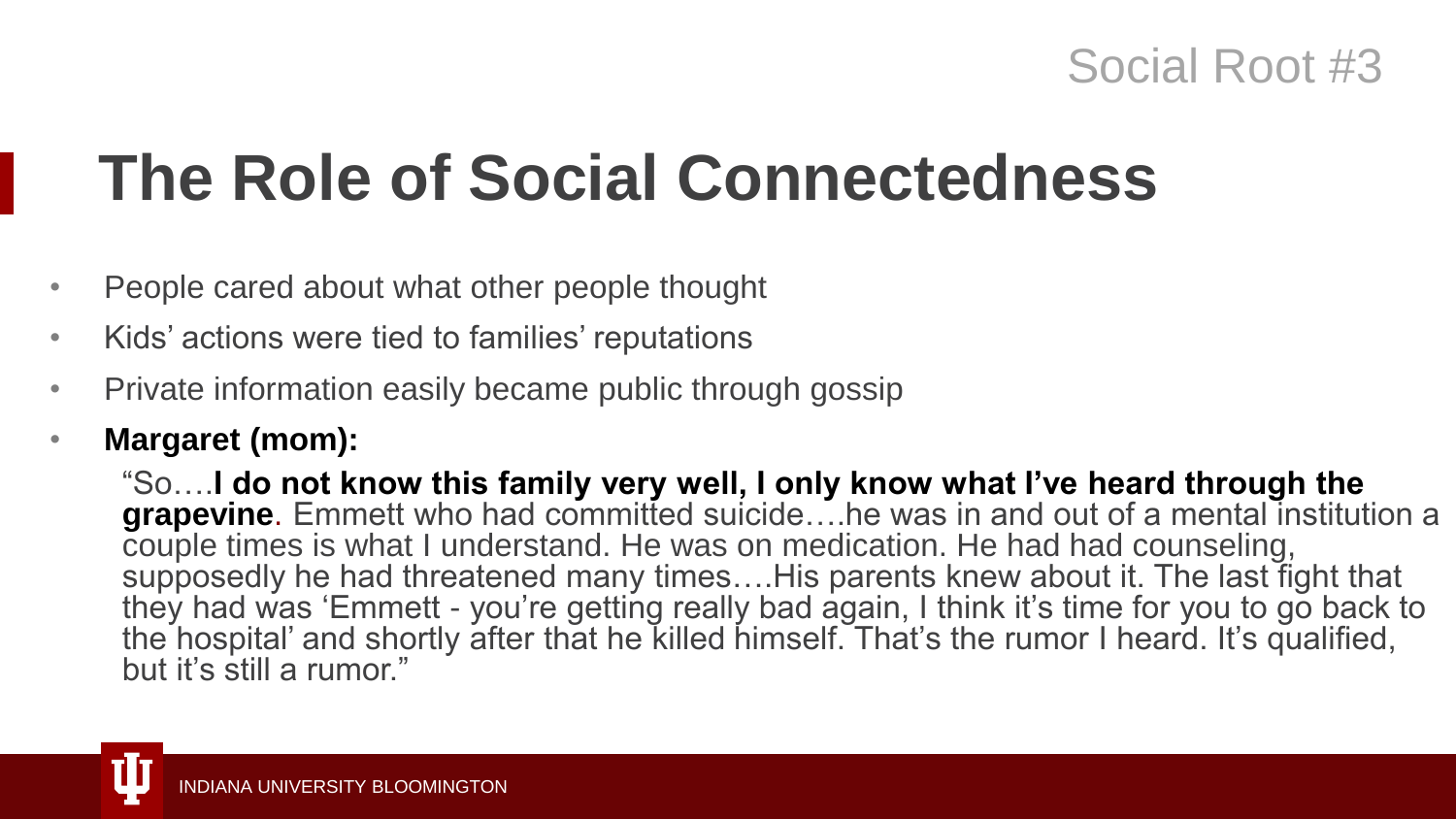## **The Power of Reputation**

- Poplar Grove is an elite community
- **Sarah (mom, young child):**

"**People live in Poplar Grove because they want the best schools. They want the best for their children.** I grew up in Annesdale [a nearby community]. I moved to Poplar Grove [as an adult] because having gone to Annesdale High School, I wasn't going to send my kid there. There wasn't anything wrong with it, but **Poplar Grove ... is Poplar Grove…Everybody wants to get in because they think they're missing out if they're not in.** And then the people that are in feel pressure to maintain that level of what people associate with the area."

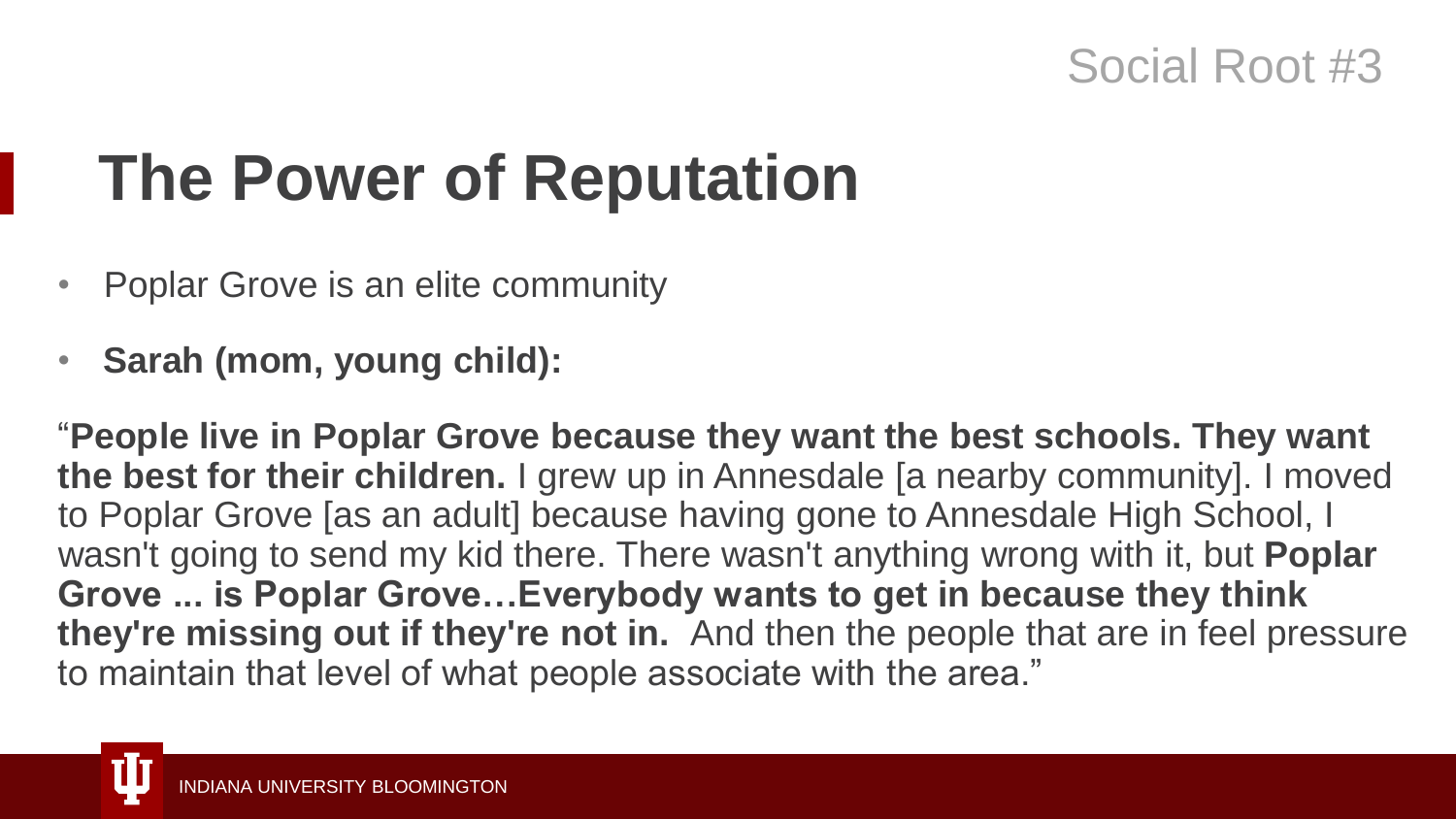# Consequences for Youth Mental Health

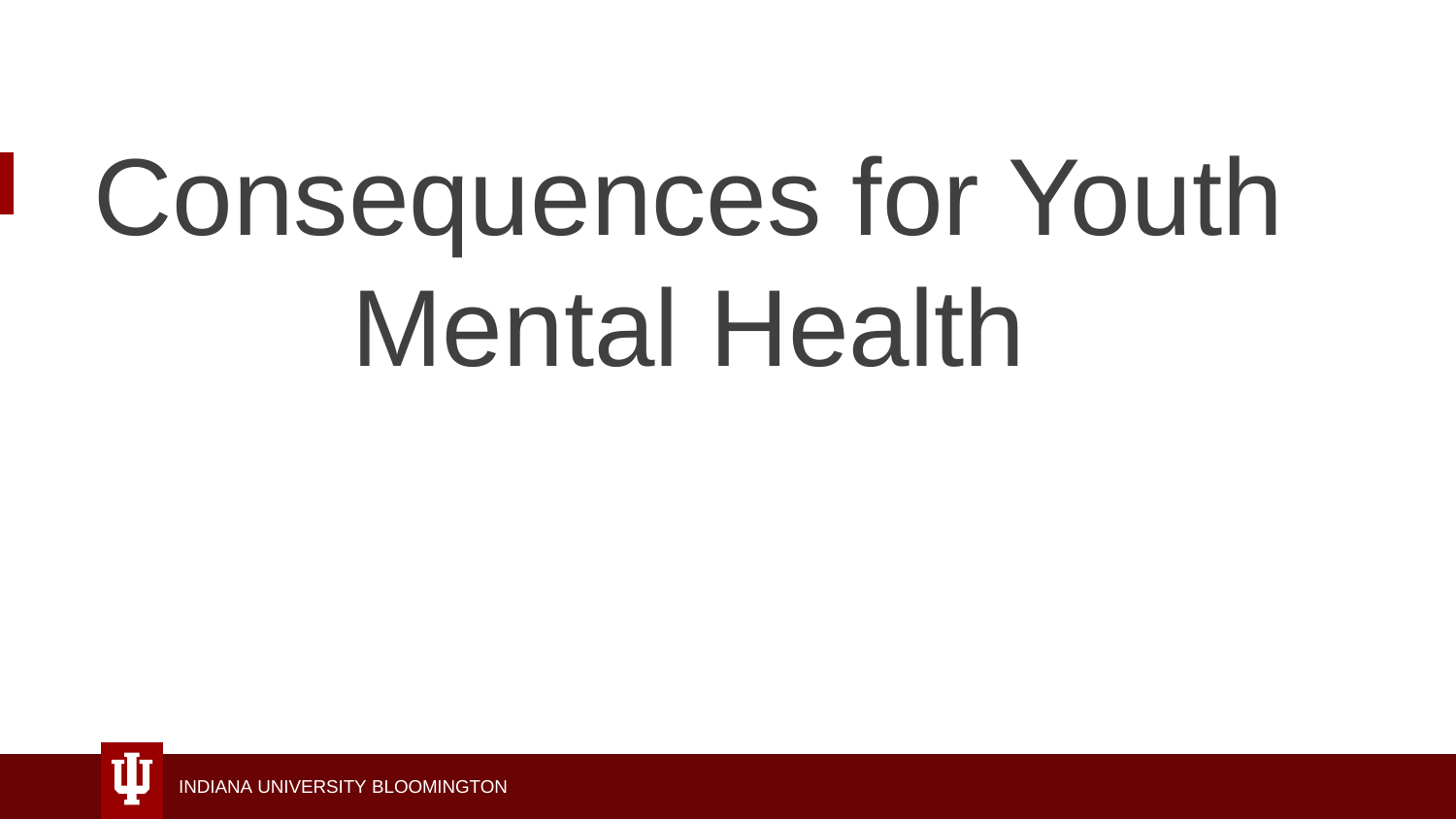

## **Amplification of Emotional Distress**

- Hard to escape the expectations
- To illustrate this, meet Scott
	- A teen from Poplar Grove

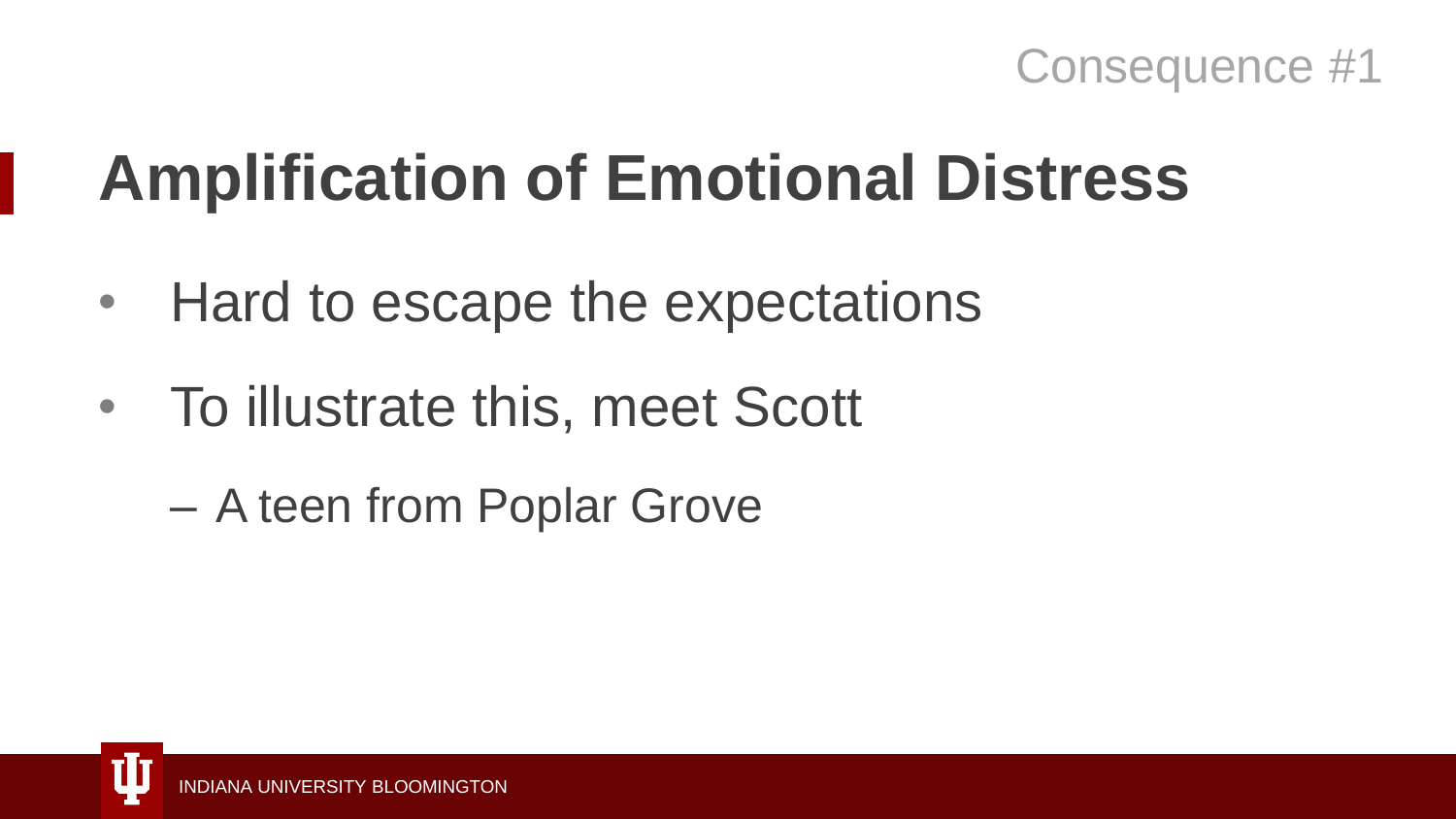## **The Challenge of Escaping Expectations**

Scott understands the cultural expectations:

- "**You have to play a sport, you have to have at least four or five APs and we are pressured into this**"
- "**We're so achievement conscious…**We're an upper middle class neighborhood. A lot of people don't want to, I don't think, give that up. There's a lot of doctors and lawyers here. We have a lot of tech entrepreneurs, which is a real high paying job so I don't think people are willing to accept that being successful and having money is not necessarily the same thing. I don't know."

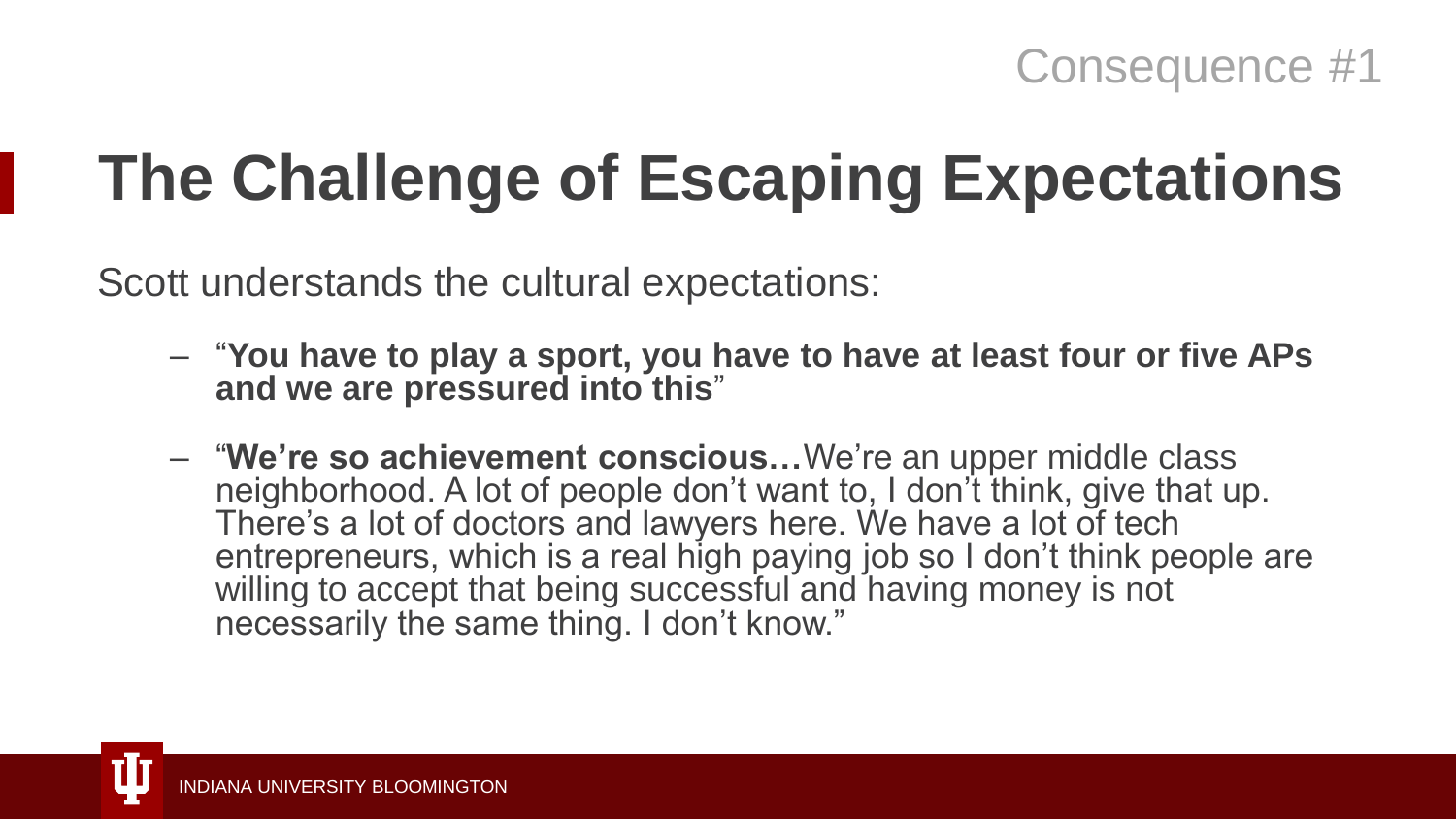## **The Challenge of Escaping Expectations**

Rejects them:

- "**I made a choice to break away from the culture** and do something that made me happy."
- "I think **it's not a good culture**…I'm not saying its bad to get a good education…You need to get an education but **you also need to make sure you're living life**"
- "**If I start a family I won't start it here.** I would start it in a middle of the ground neighborhood where they can be children**. I made the choice that I wasn't going to force myself to do too much. I was going to do what I needed to do to be happy.** I wasn't going to slack off. I was going to do work, but I wasn't going to work to the point of where I would have lost my childhood because you're only young once**. I made that decision**."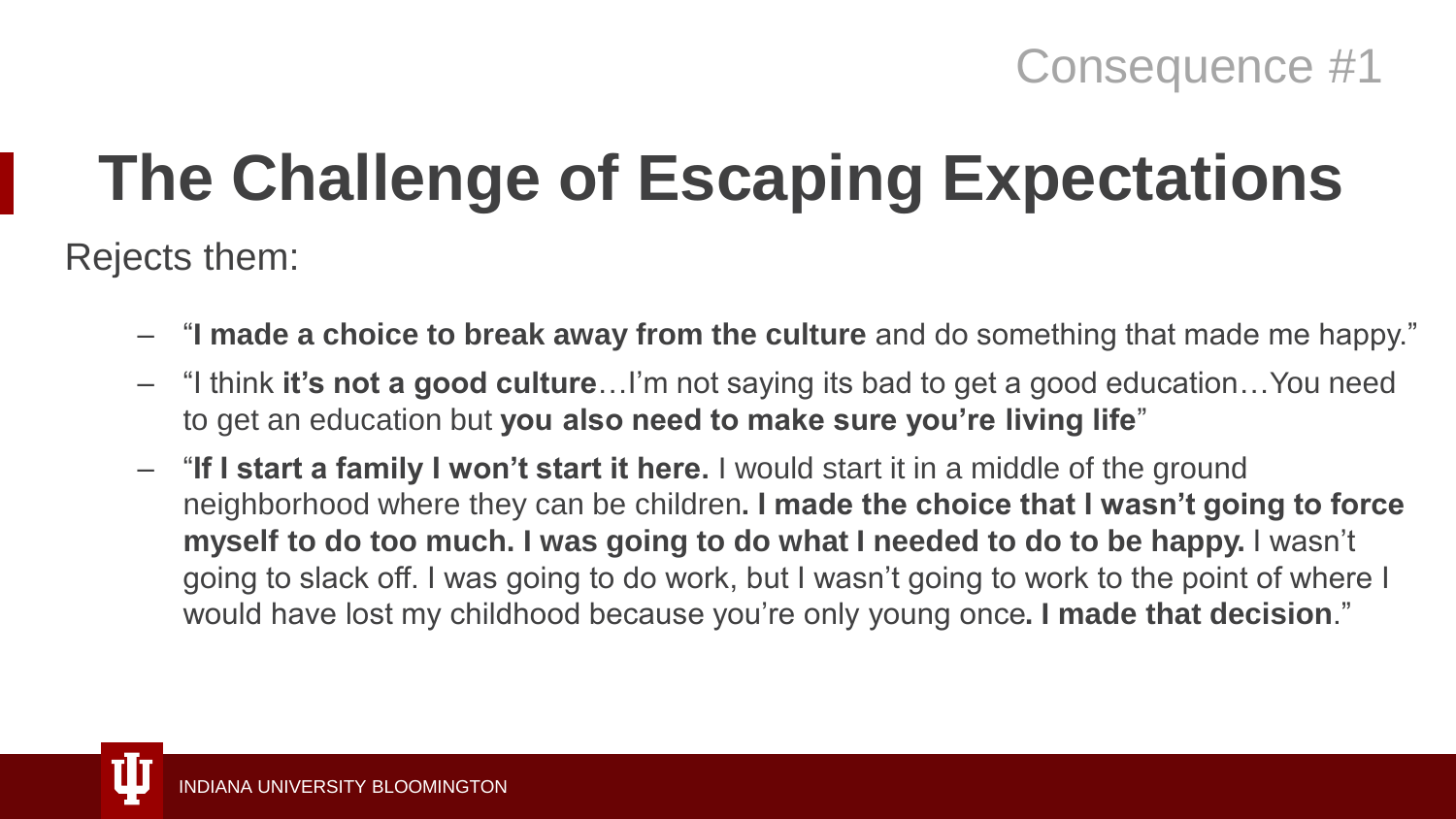## **The Challenge of Escaping Expectations**

- Damages his sense of self (at least somewhat)
	- **Scott:** I feel stigmatized. **I feel I'm not at the educational level that I should be** with everyone else. I should be up there but I'm just not that academic….I'm okay with it sometimes. Sometimes **I feel like bad about it**, ya know…Sometimes I wake up in the morning and wonder why I even try because I know I'm not academic. **We are a very academic town.**
	- **Interviewer:** Do you feel like you're mismatched?
	- **Scott:** Yeah. I feel like I'm mismatched. **Fish out of water.**

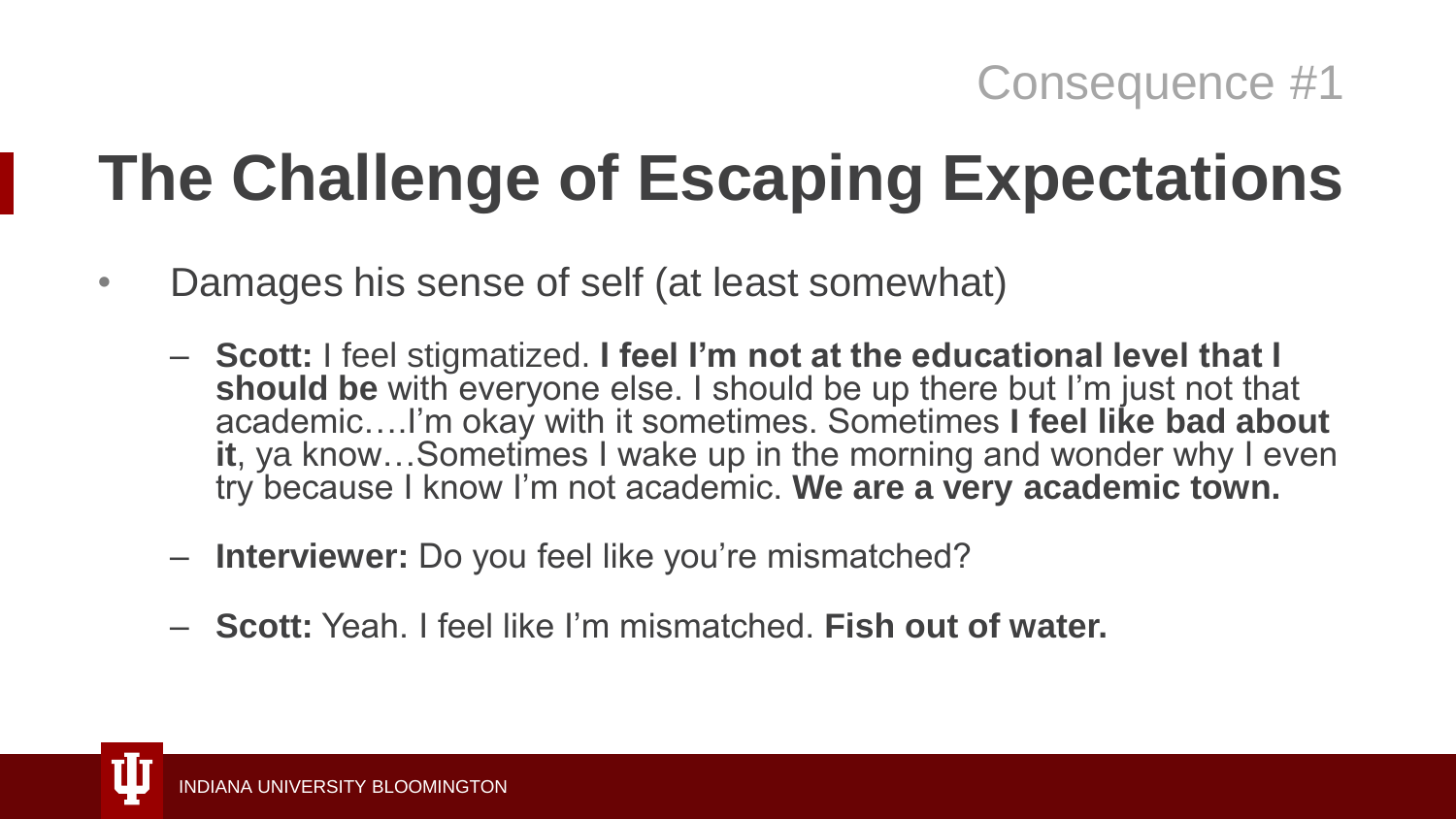### **The Emotional Struggle to Meet Expectations**

Vanessa (young adult):

– "Yeah, **I definitely put a lotta pressure on myself though, just because I saw all those people doing so well**,...it's also a very toxic thing because you compare yourselves to others so often that it just gets crazy because you're trying to do better than everyone else…**the pressure kinda got to me,** though, sometimes. I definitely – **I get overwhelmed very easily…– there were times where I had mental breakdowns because of it**."

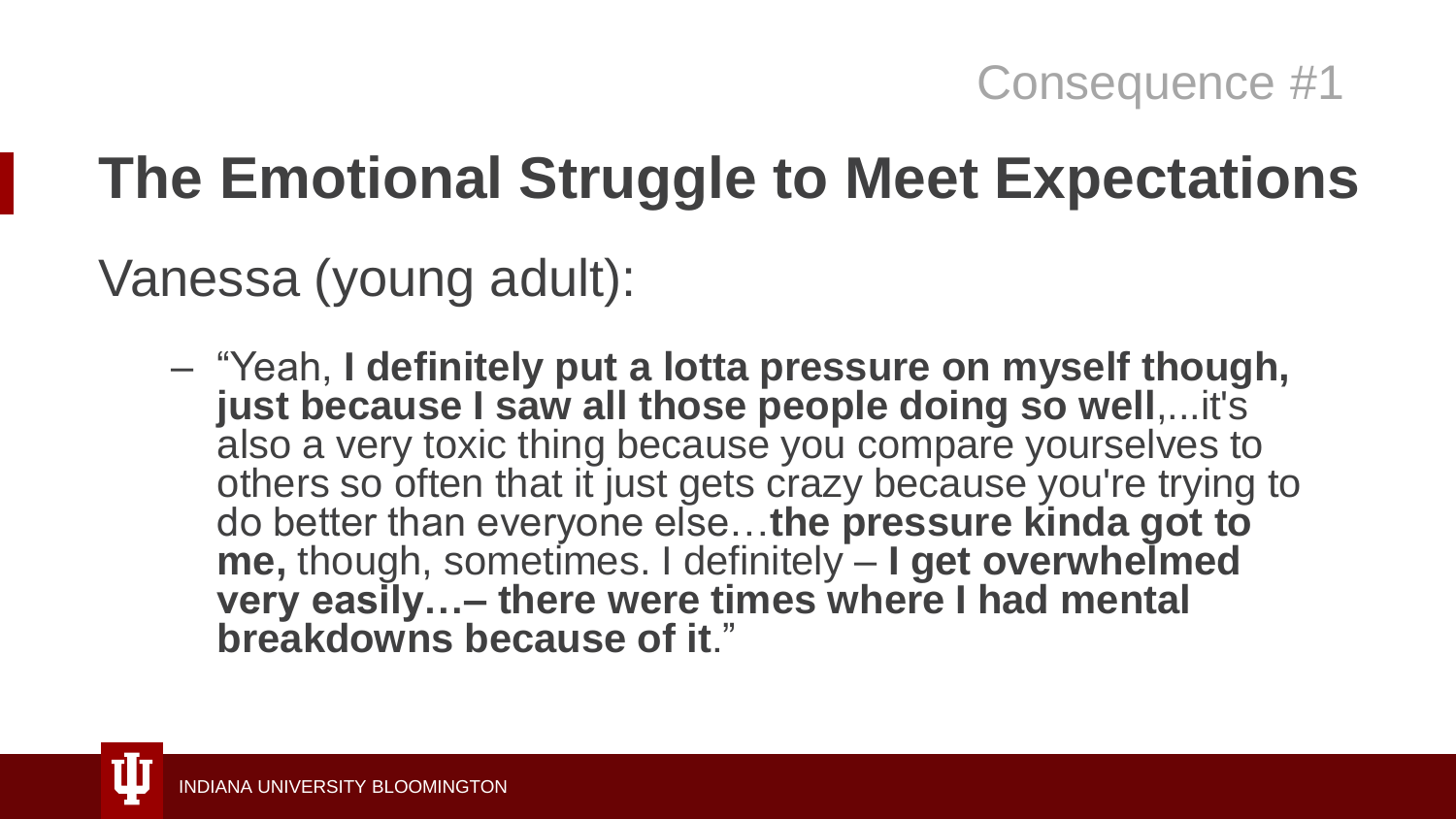## **Suicide & the Struggle to Meet Expectations**

• Molly, young adult (lost her best friend Michelle): – **"[Michelle] never felt like she could be perfect in her own eyes**, and she had explained this to me just a week and a half before she died…Even though on the outside it's like [she's] super athletic, varsity athlete, stellar grades, headed for a great college to play lacrosse…but…**she felt like she wasn't doing everything right**…That was not very long before [her suicide]."

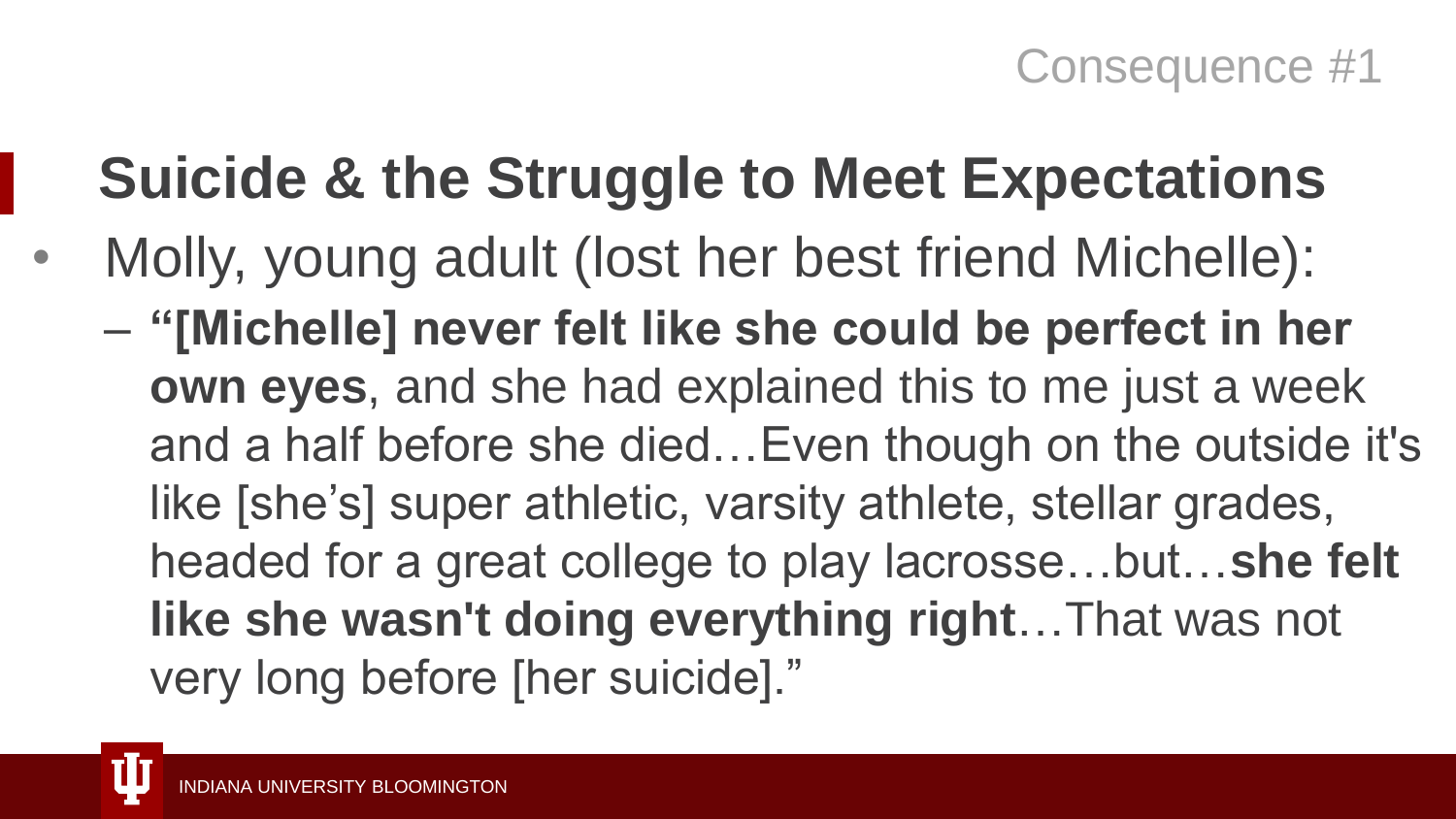## **Suppression of Help-Seeking**

- Youth reported an unwillingness to ask for help
	- Recall Hannah (teen):
		- "All the bad stuff gets covered up. So nobody wants to be like 'I have an issue.' And nobody wants to come out and be honest about it..."
- Poplar Grove (youth and young adults), **32%** were classified as helpseekers
	- Youth who sought help from an adult, not a friend
- Comparison sample: **67%** were classified as help-seekers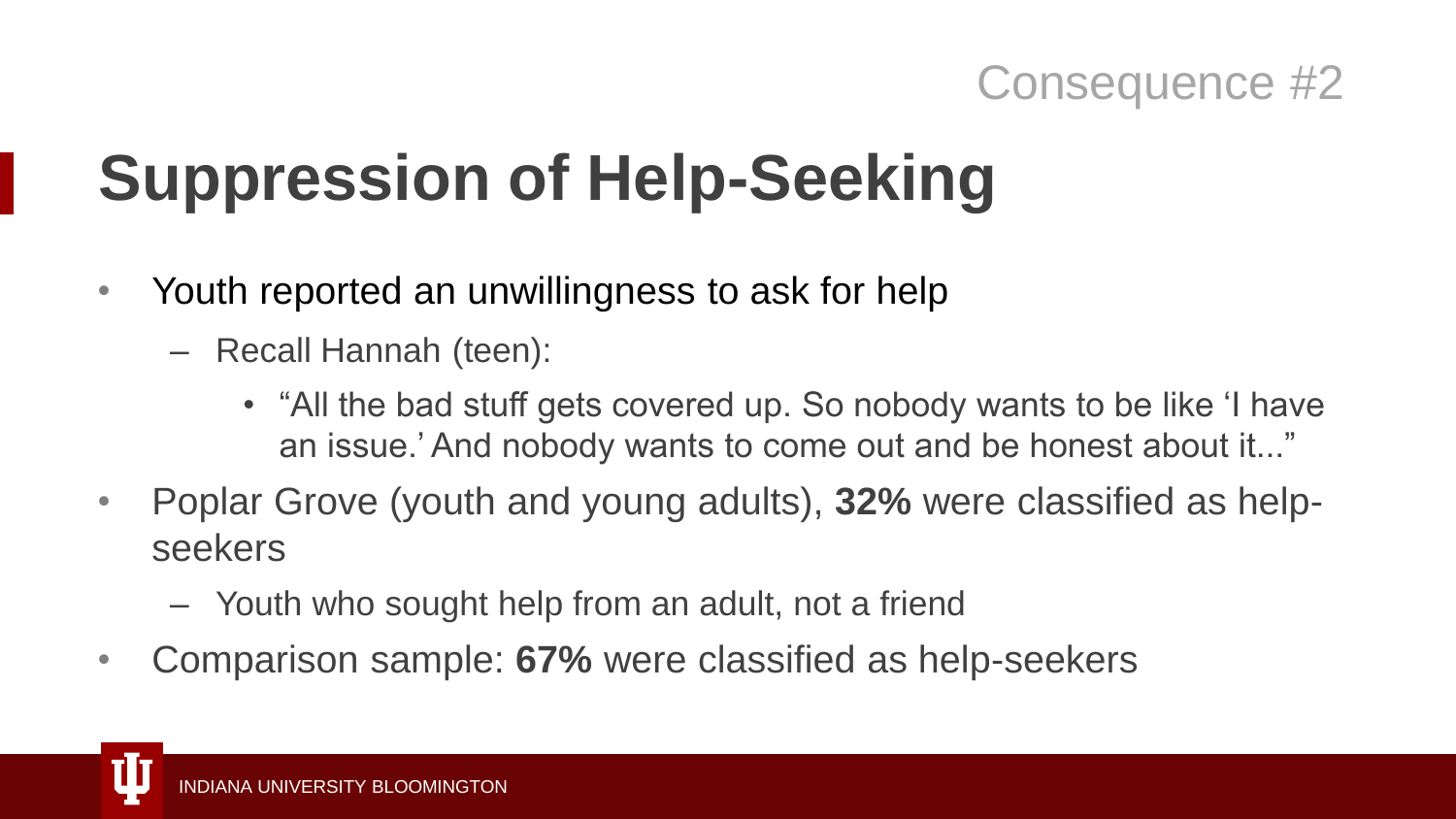## **Suppression of Help-Seeking**

- Confirmed by mental health workers
	- Bill: "As professionals, we try to get the parents on board with [coping with their kids problems] but they don't want to deal with it. I think that's my biggest issue. **You can see the red flags all over the place and the parents don't want to do anything, even to the point to where kids can even threaten to kill themselves and you call [the parents] and [they say] "oh they're just playing around,"** or [I'll call and say] <sup>\*</sup>I think you need to take them in…" [and they'll respond] "oh they'll be perfectly fine," and it just tears you up inside."
- 60% of mental health workers reported this
	- (11 out of 17)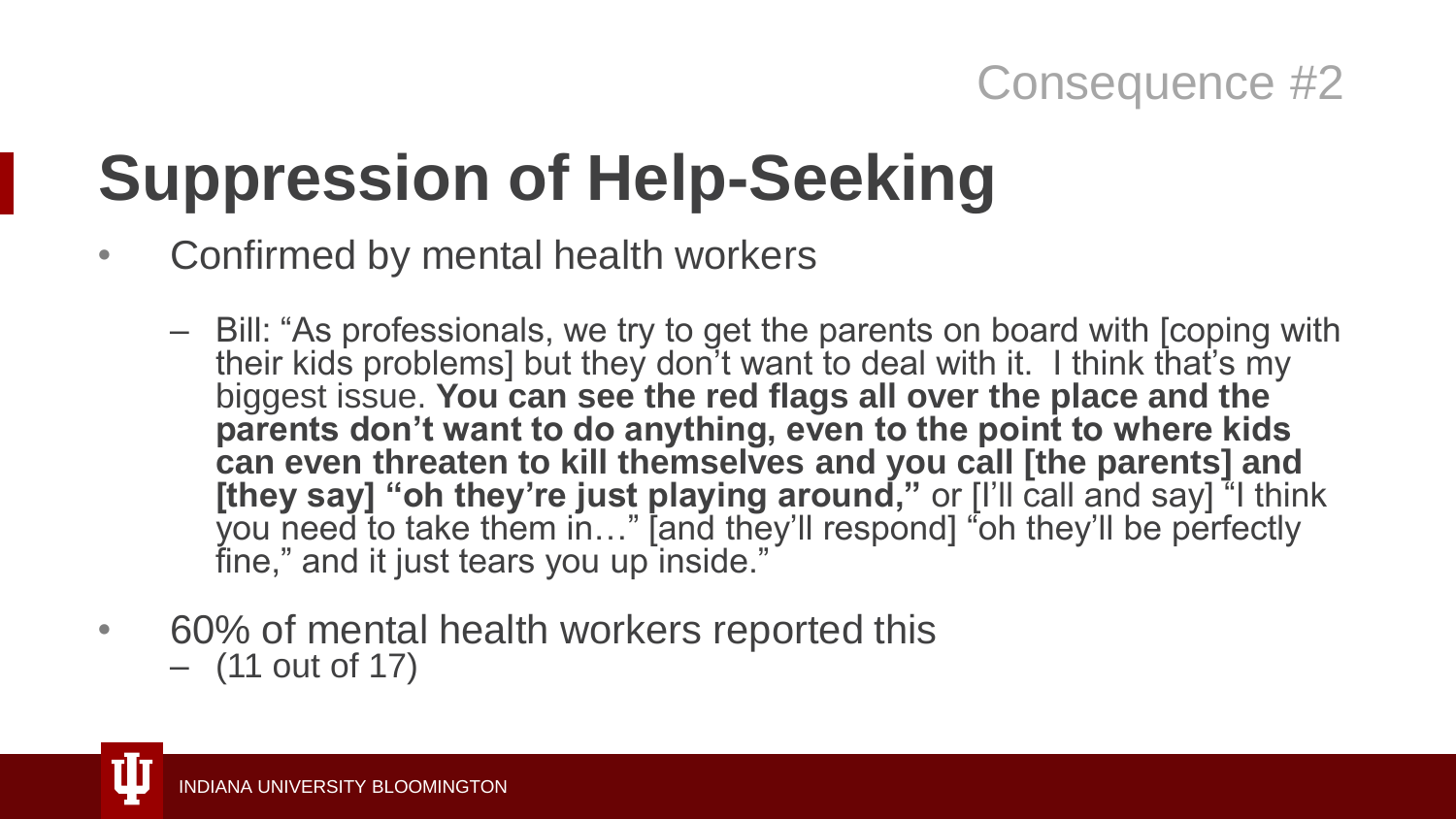## **Suicide & Suppression of Help-Seeking**

- Many who died by suicide were surrounded by friends who offered help
- Carrie (young adult, suicide attempt survivor):
	- "the best way I can explain [my refusal to seek help even though I had amazing friends] is it's kind of the person I became. I don't know if this goes back into **that mentality of where I was just like I gotta be a good person**, **where I just sort of became the person I was known as** and then I saw myself as was this strong, independent **person that…didn't need anybody guiding me**. "

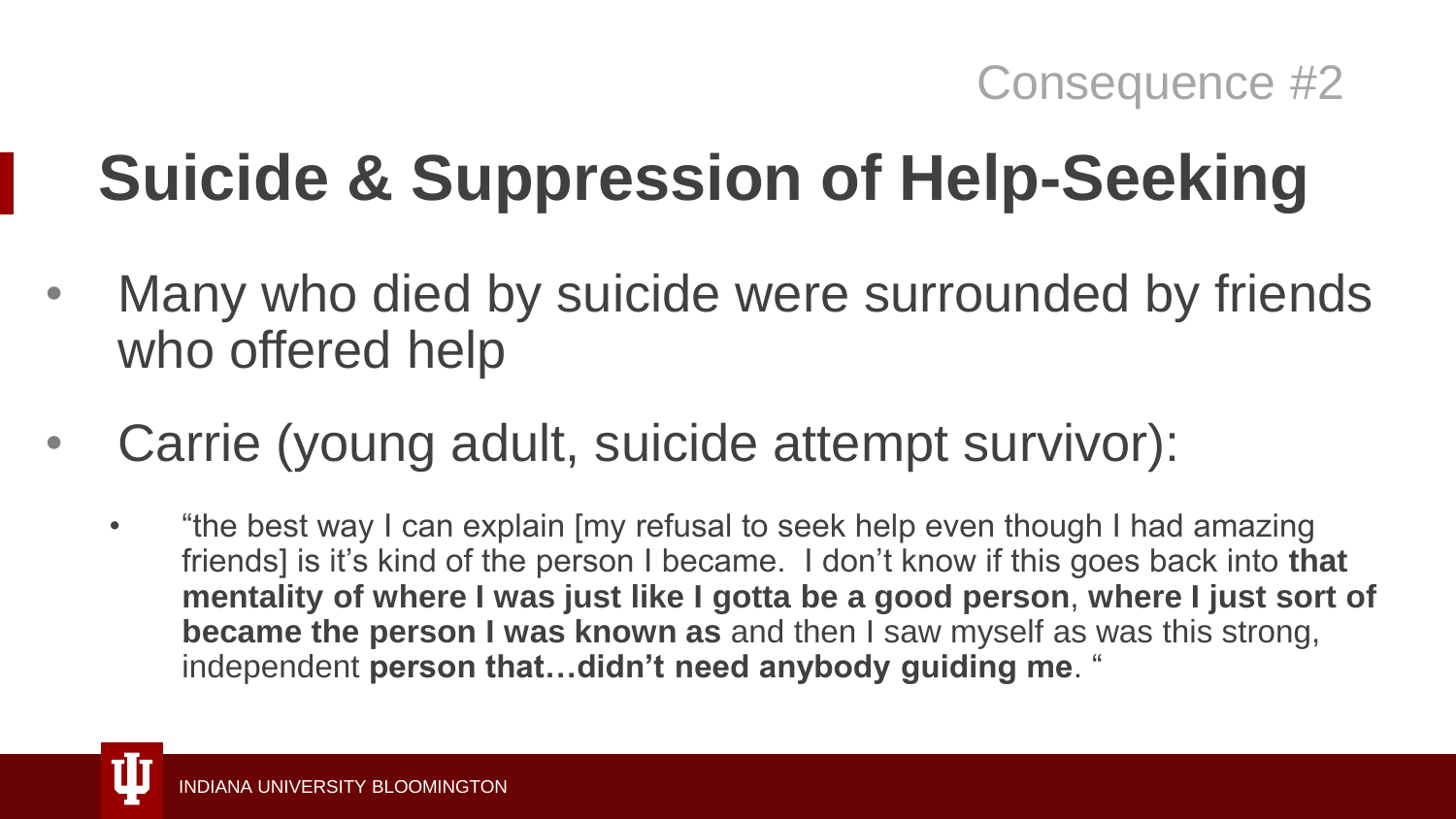### **Passive Views of Suicide**

- 1. School does not want to talk about suicide with youth
	- No QPR; No SOS; No Sources of Strength
- **2. BUT**
	- **Youth are talking about suicide**
		- amongst themselves at school, over text, online after a suicide
- 3. Youth were largely making sense of suicide on their own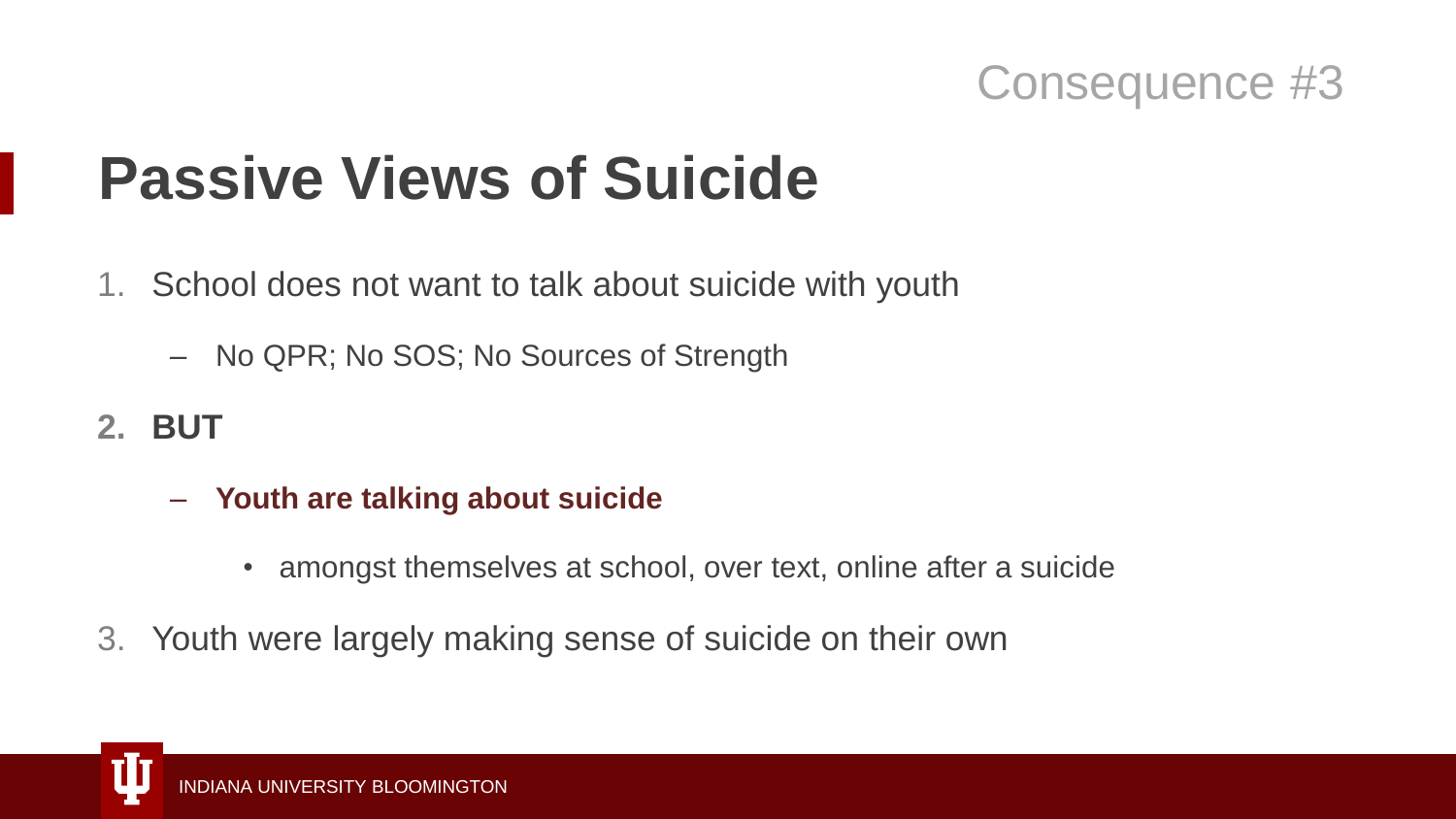### **Passive Views of Suicide**

1. Suicide as something that can just "happen" to you

• **Grace:** I think a lot of the kids were just like "Oh my gosh, that's gonna be us [meaning someone who dies by suicide]. We're all gonna stress out and lose it, even if your life is great you can still snap one day."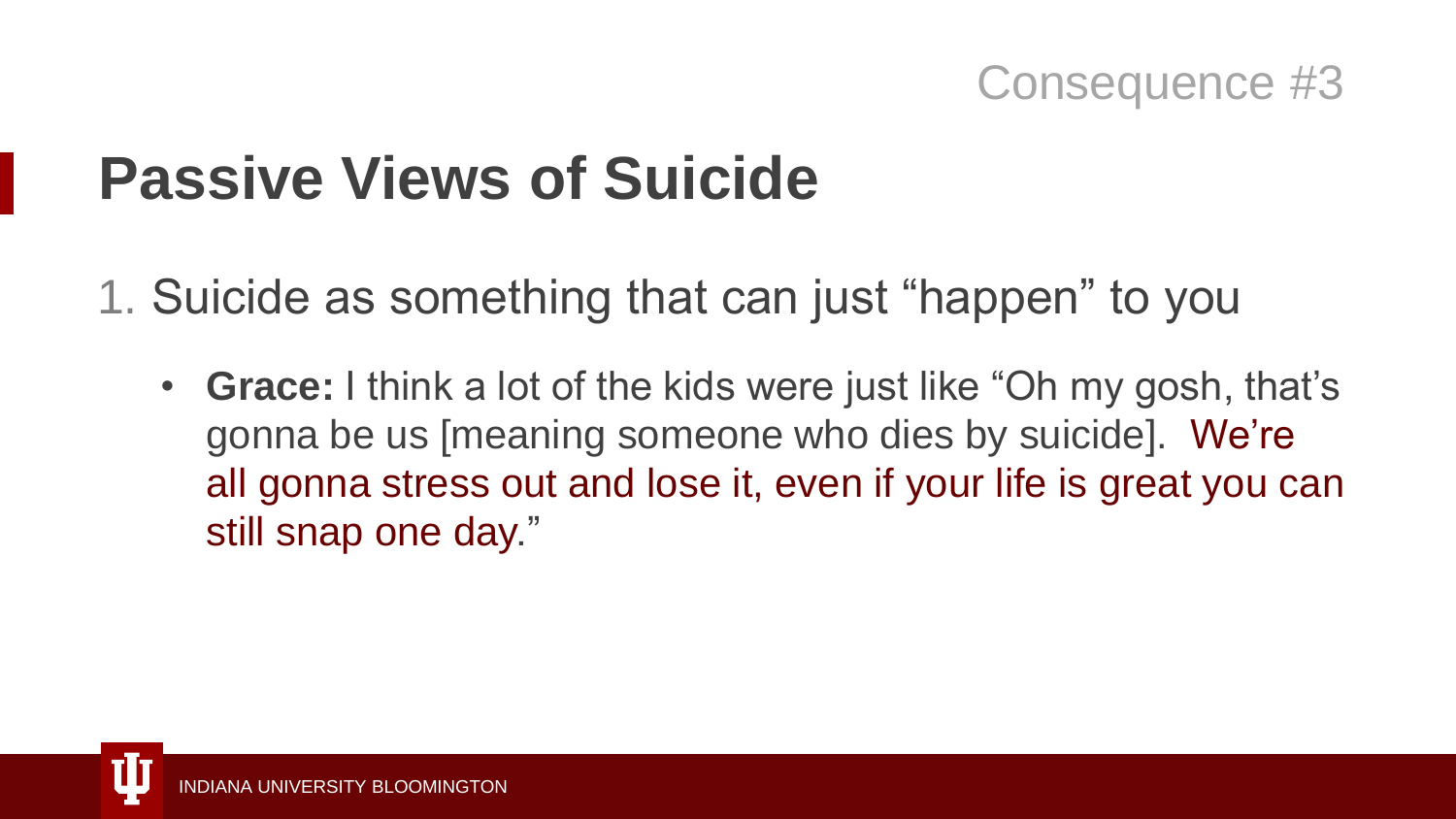## **Expansion of Suicide as an Option**

**Becca**, who has a history of suicide ideation and self-harm:

– "I've wanted to get away from having all these problems. Seeing all these other people go through all these problems, their answer is suicide so why can't my answer be suicide.

– (Abrutyn, Mueller, Osborne 2019; Mueller 2017)

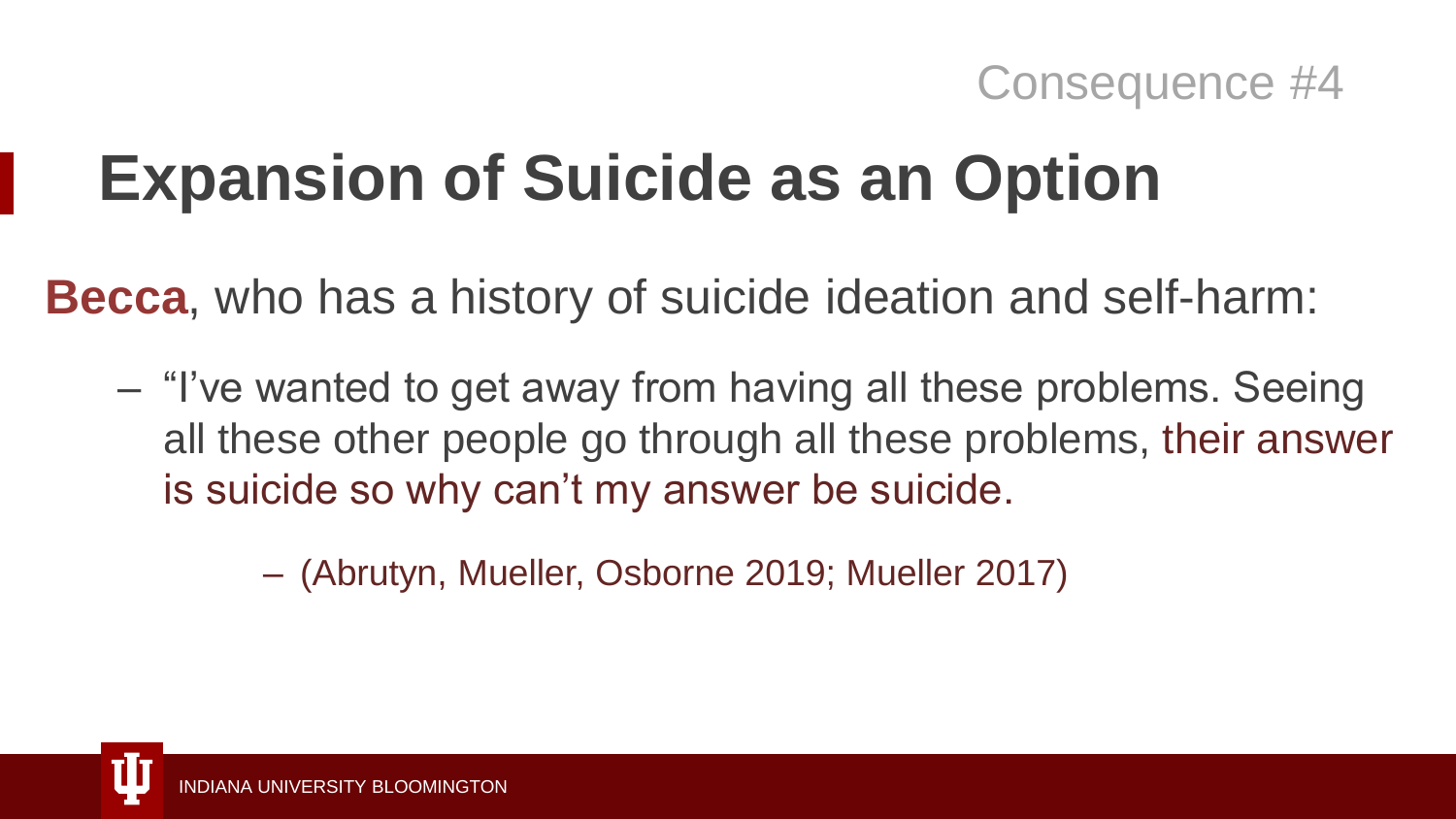## **Summary** Discussion

- 1. The social connectedness, mental health stigma, and homogeneous and narrow culture in Poplar Grove generated additional stress & pressure for youth
	- Being a "good" Poplar Grove kid is deeply important to youth
- 2. Resulted in
	- Increased emotional distress
	- Suppression of help-seeking
- 3. Combined with exposure to suicide and the interpretation of suicide as a means to escape the oppressive context  $\rightarrow$  amplified vulnerability to suicide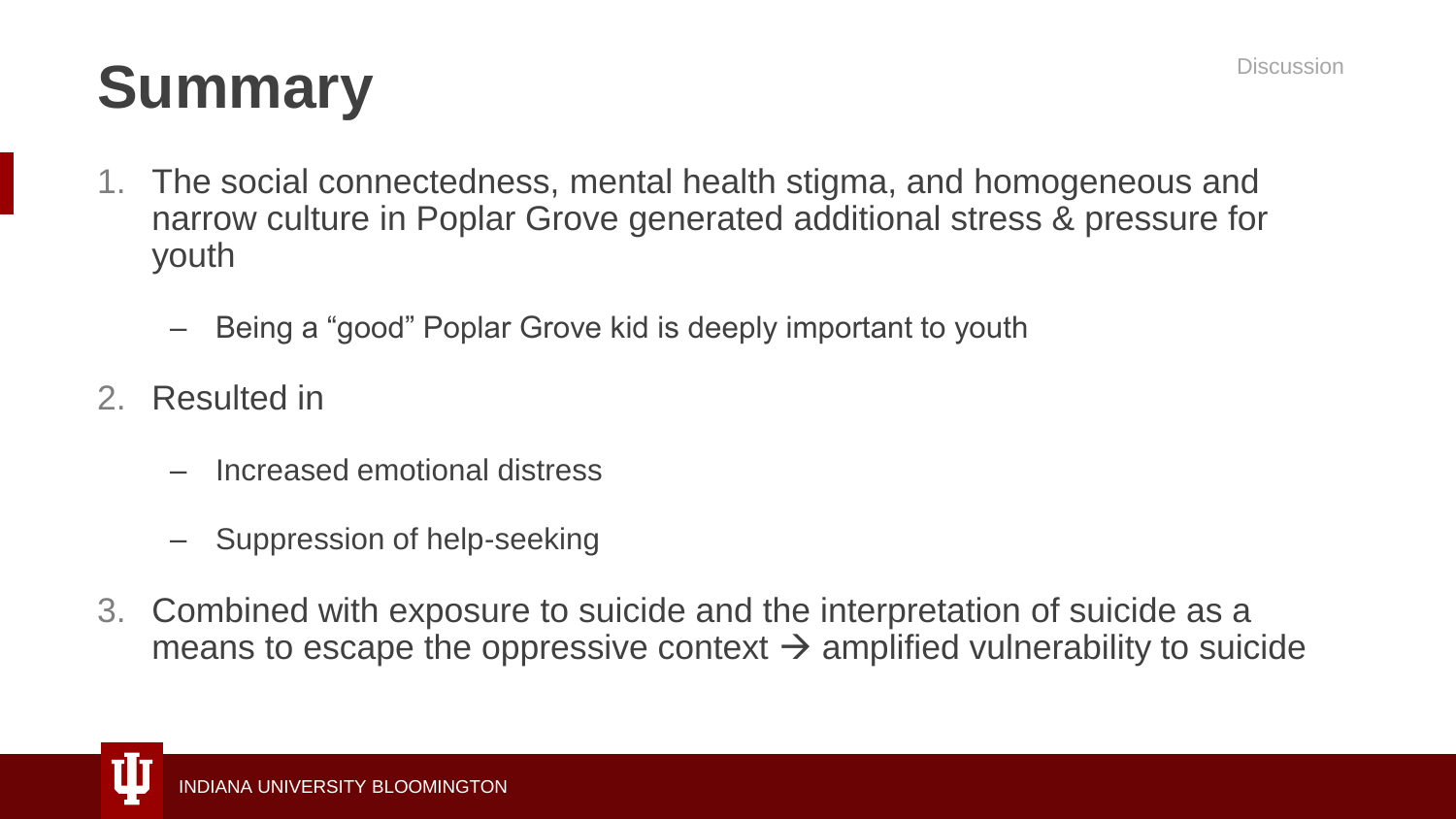### **Why do suicide clusters form?**

#### **Environmental Pathway:**

- Suicide clusters emerge when the social environment does not satisfy youth's psycho-social developmental needs.
	- E.g., places where:
	- Youth struggle to have their psychological needs met
	- Cultural values or social relationships thwart help-seeking
	- Mental health safety systems are not sufficient\* (current project)

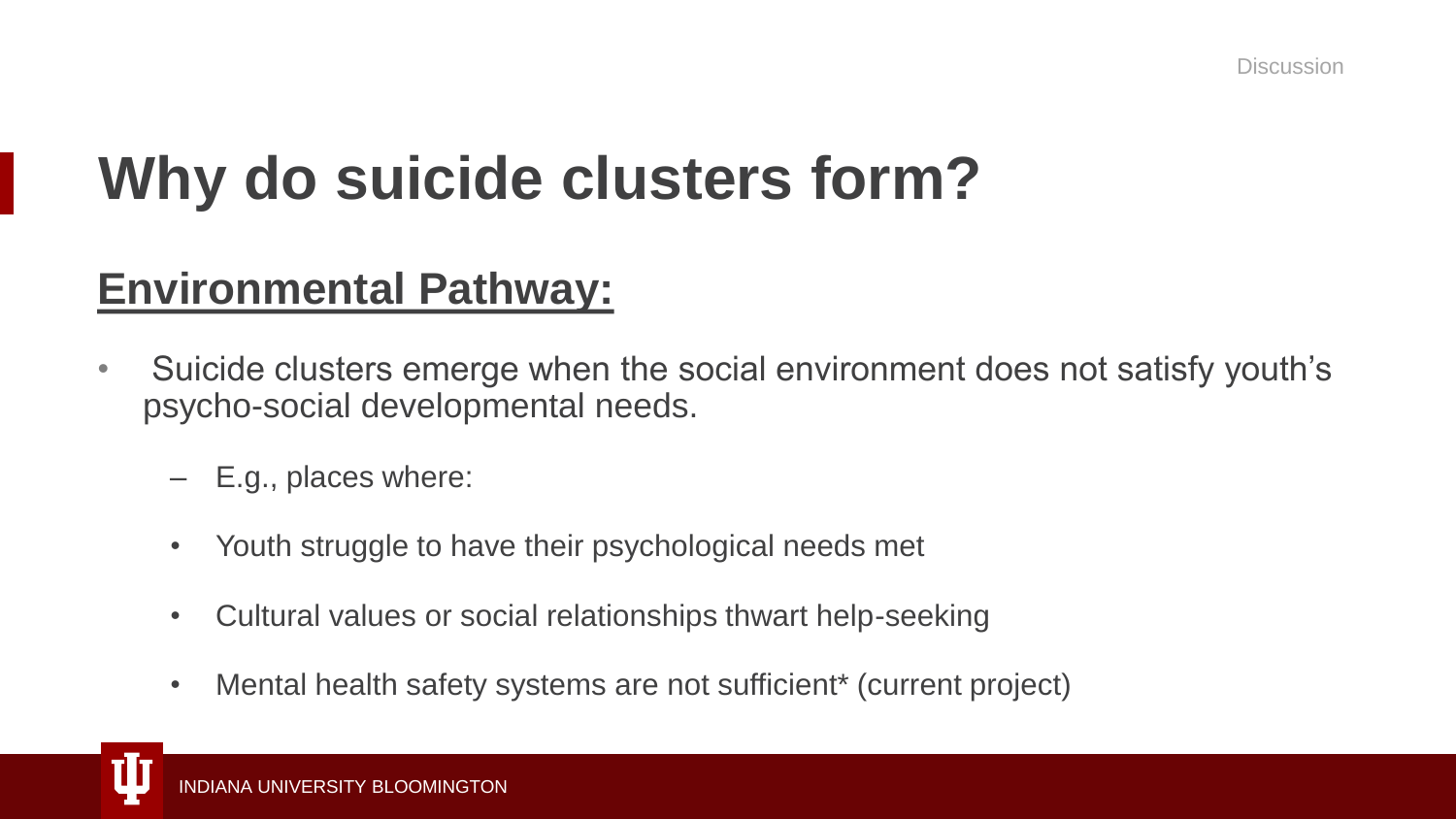## **Improving our Understanding of Suicide**

Interpersonal Theory of Suicide

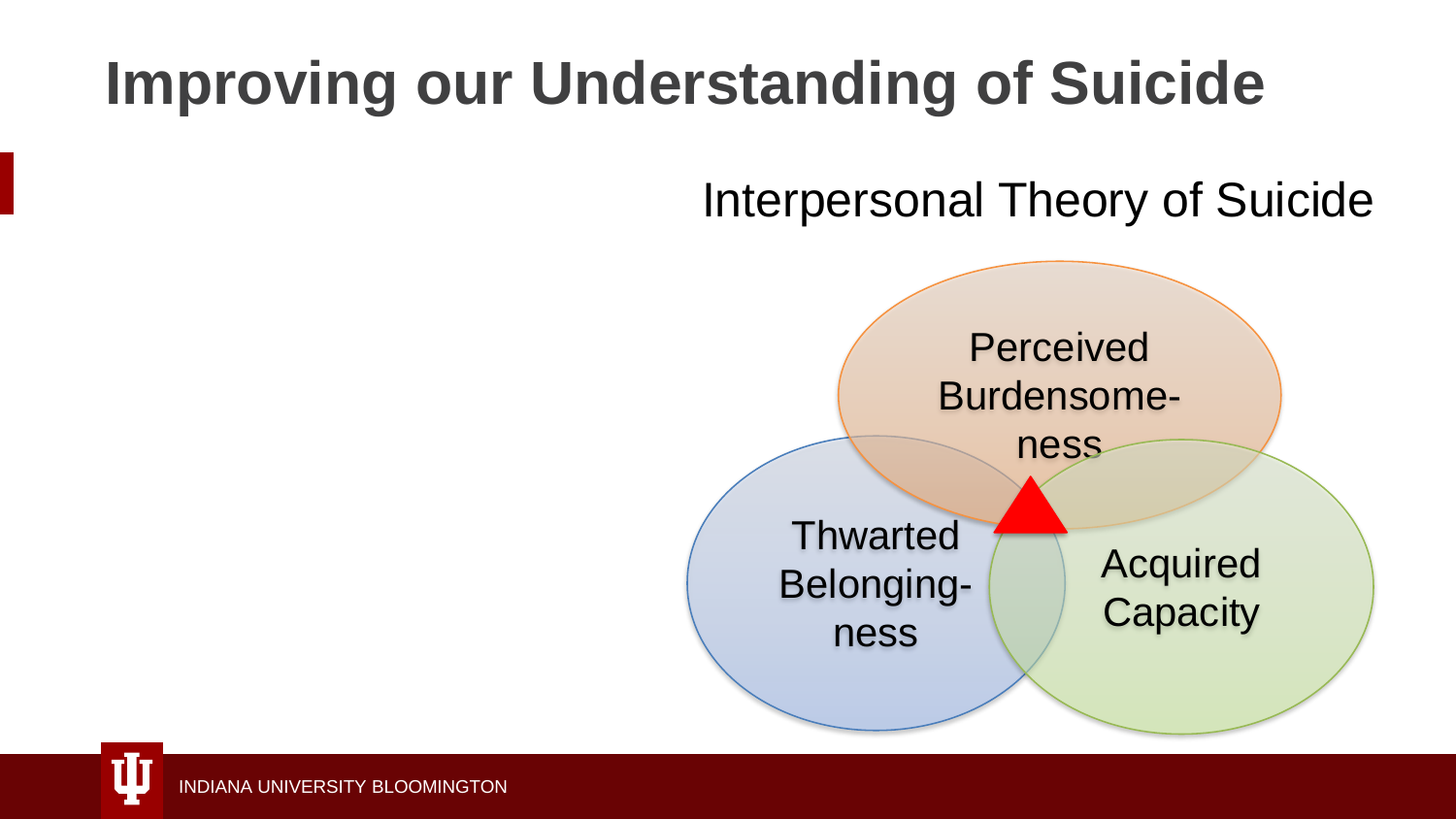## **Improving our Understanding of Suicide**

#### Interpersonal Theory of Suicide

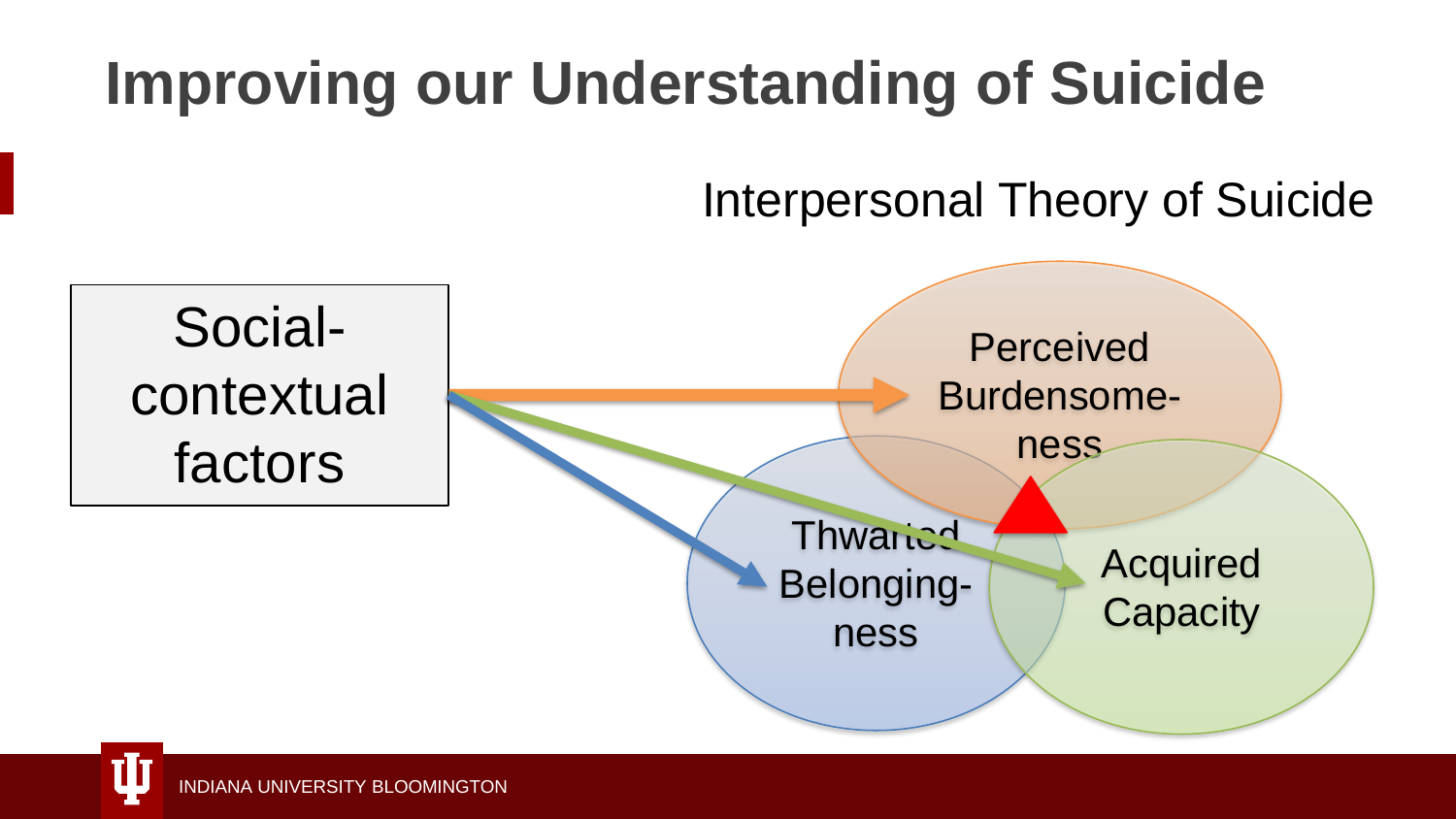## **Improving our Understanding of Suicide**

#### Interpersonal Theory of Suicide



INDIANA UNIVERSITY BLOOMINGTON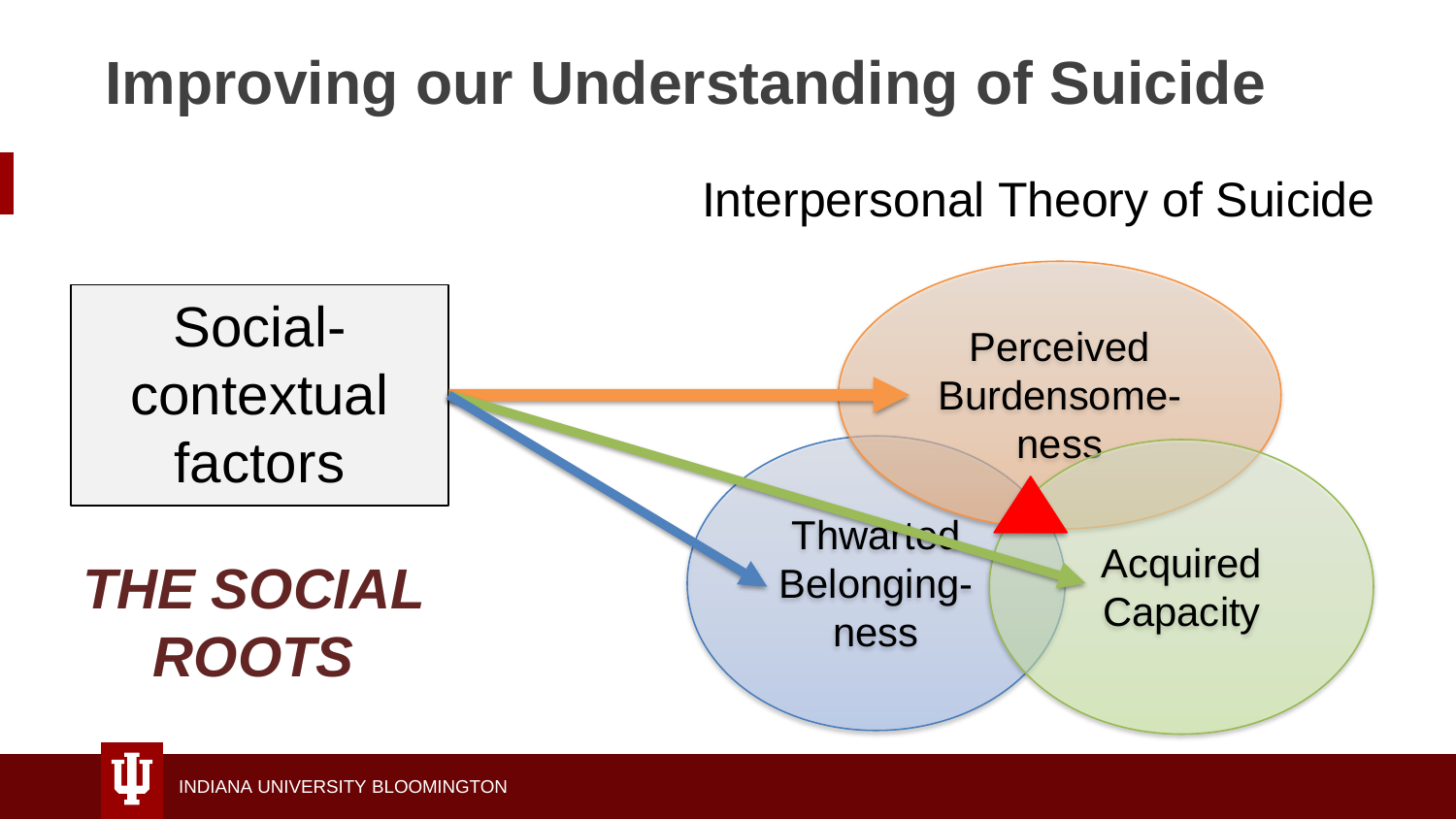## **Suicide prevention must**

1. Incorporate interventions that address suicide's social roots

- 2. Opportunity!
	- Expands our toolkit for suicide prevention
		- Whole Child Educational Interventions
		- Interventions to diminish academic pressure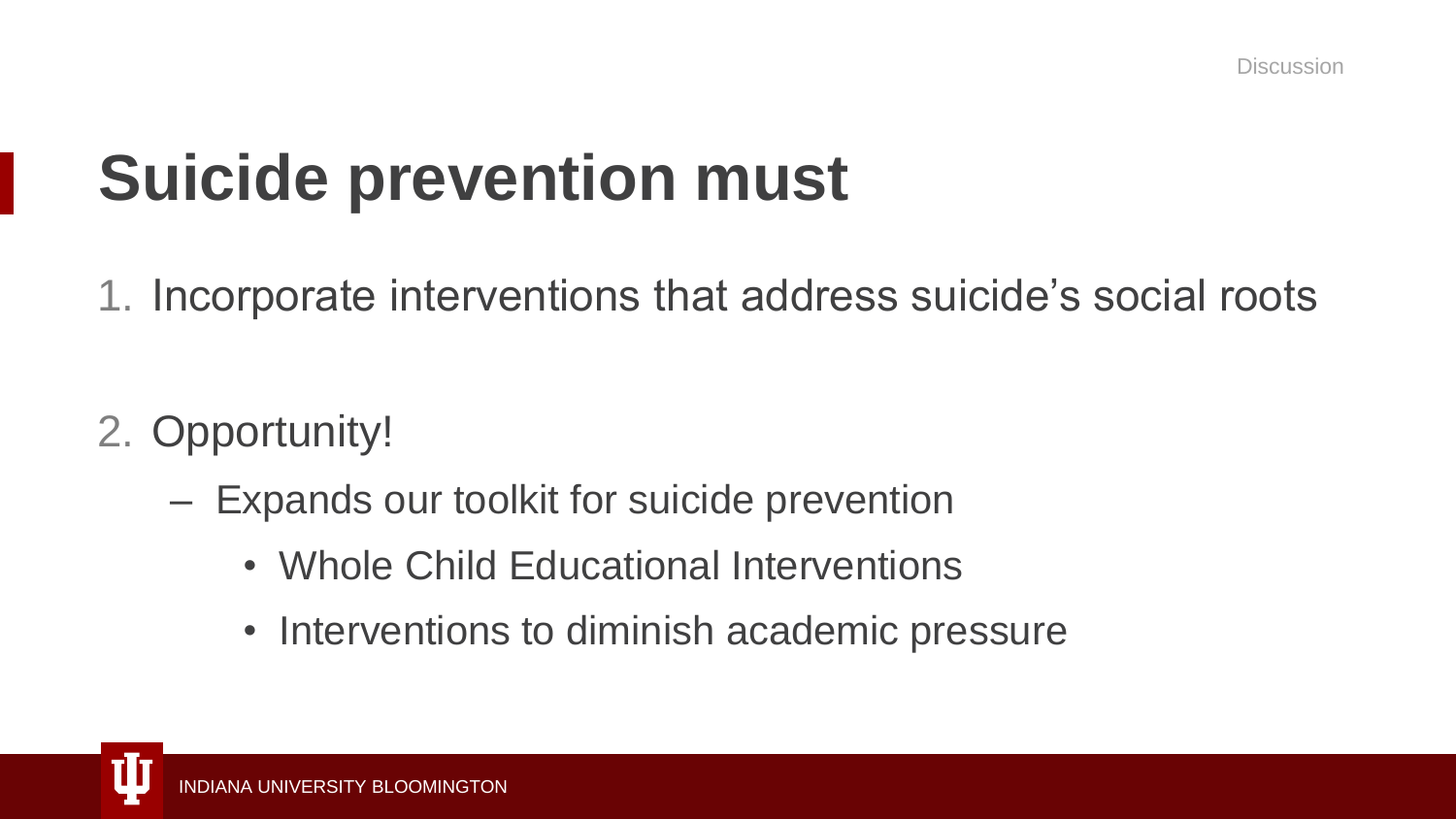### **IN PURSUIT OF SOLUTIONS**

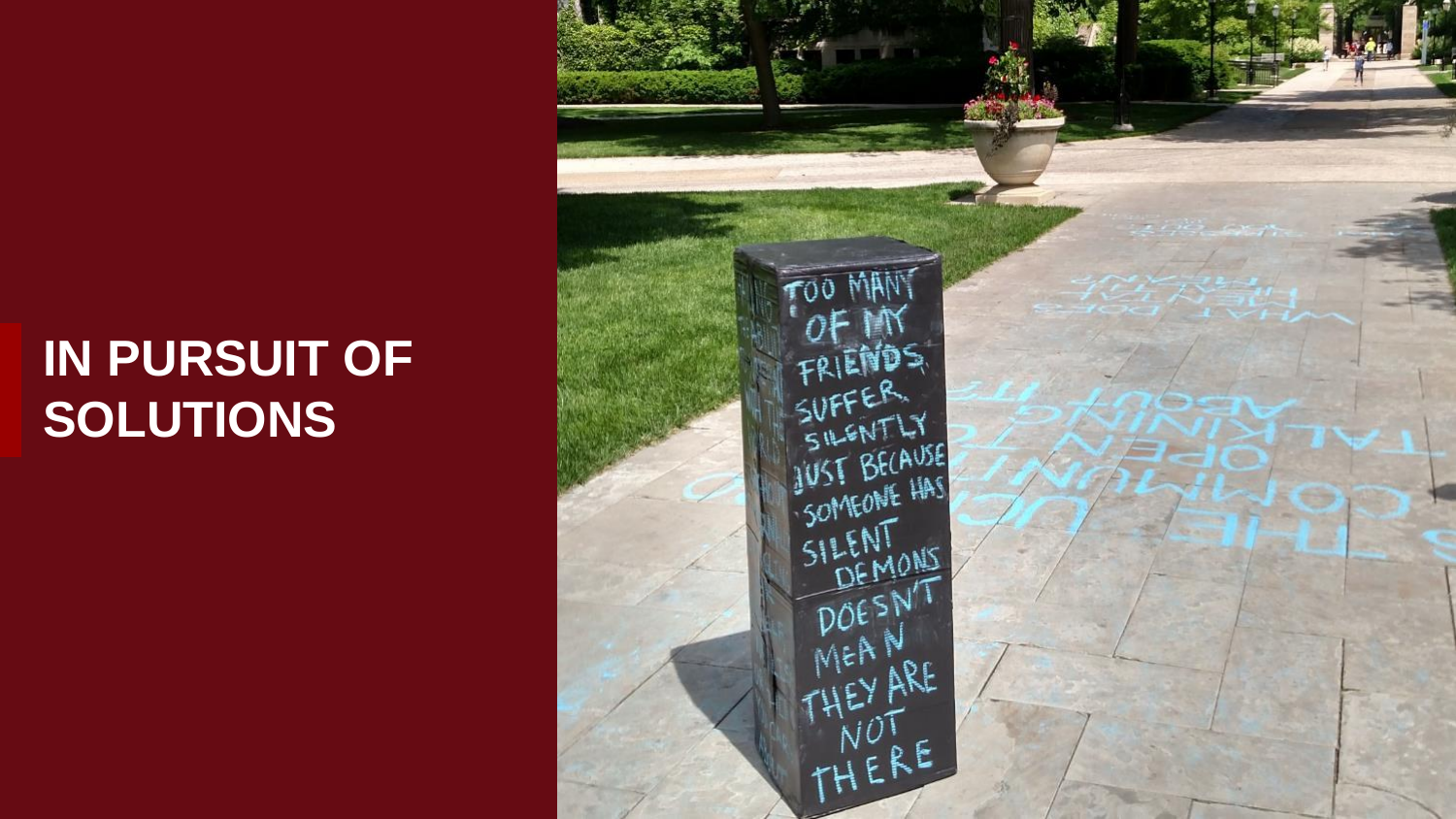## **Empower Youth**

#### **1. What makes youth miserable?**

- Poplar Grove
	- Academic and social pressure to be perfect
	- Gossip and rumors
- LGBTQIA Youth
	- Social rejection
- 13 Reasons Why
	- Sexual assault, bullying, rumors
	- My take on 13 Reasons Why:
		- <https://contexts.org/blog/13-reasons-why/>

**Engage youth in finding solutions**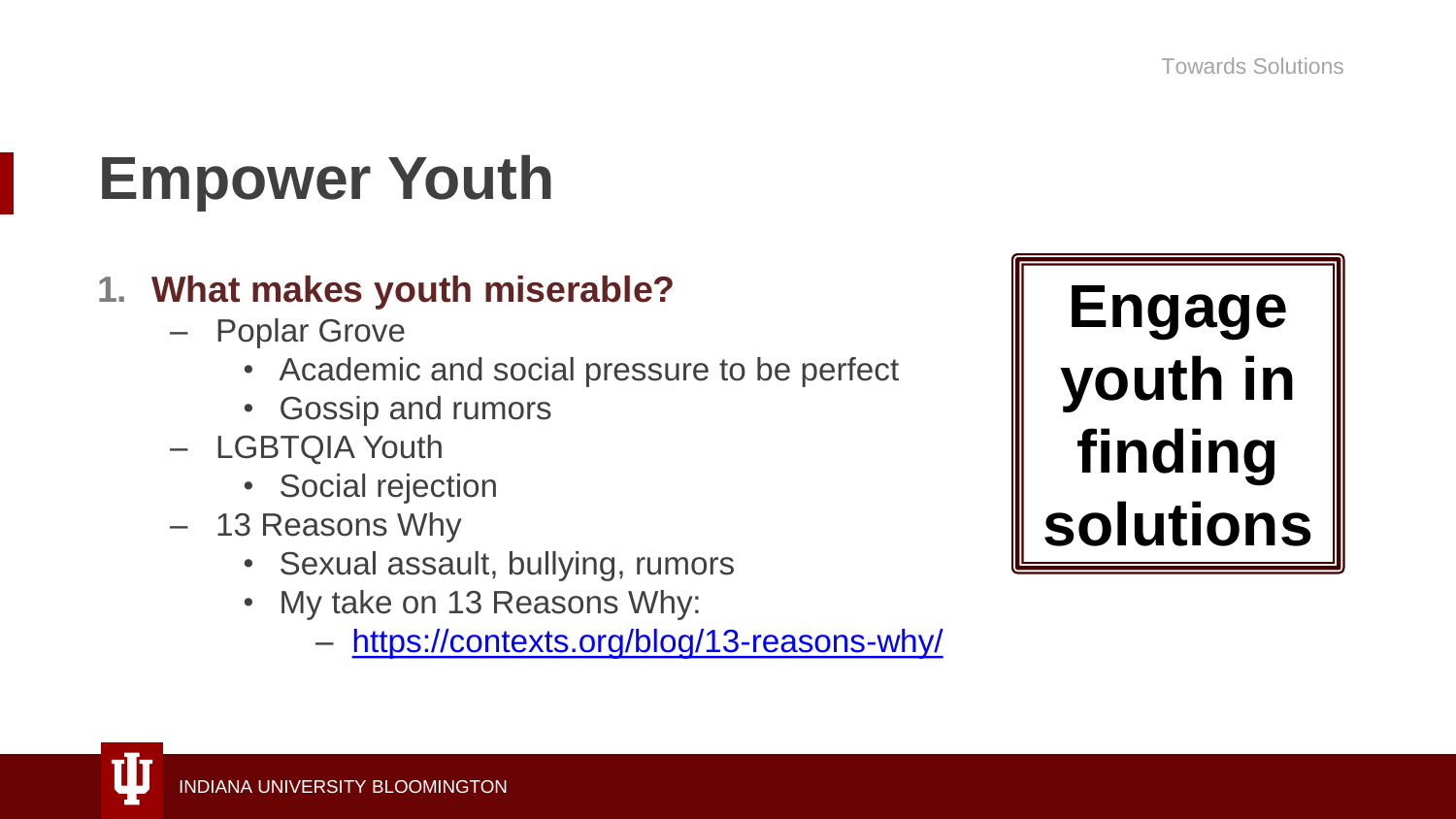### **Challenge Narrow Ideals**

- 1. Not fitting in is extremely painful and stressful
- 2. Celebrate diverse forms of success
- 3. School-based interventions may help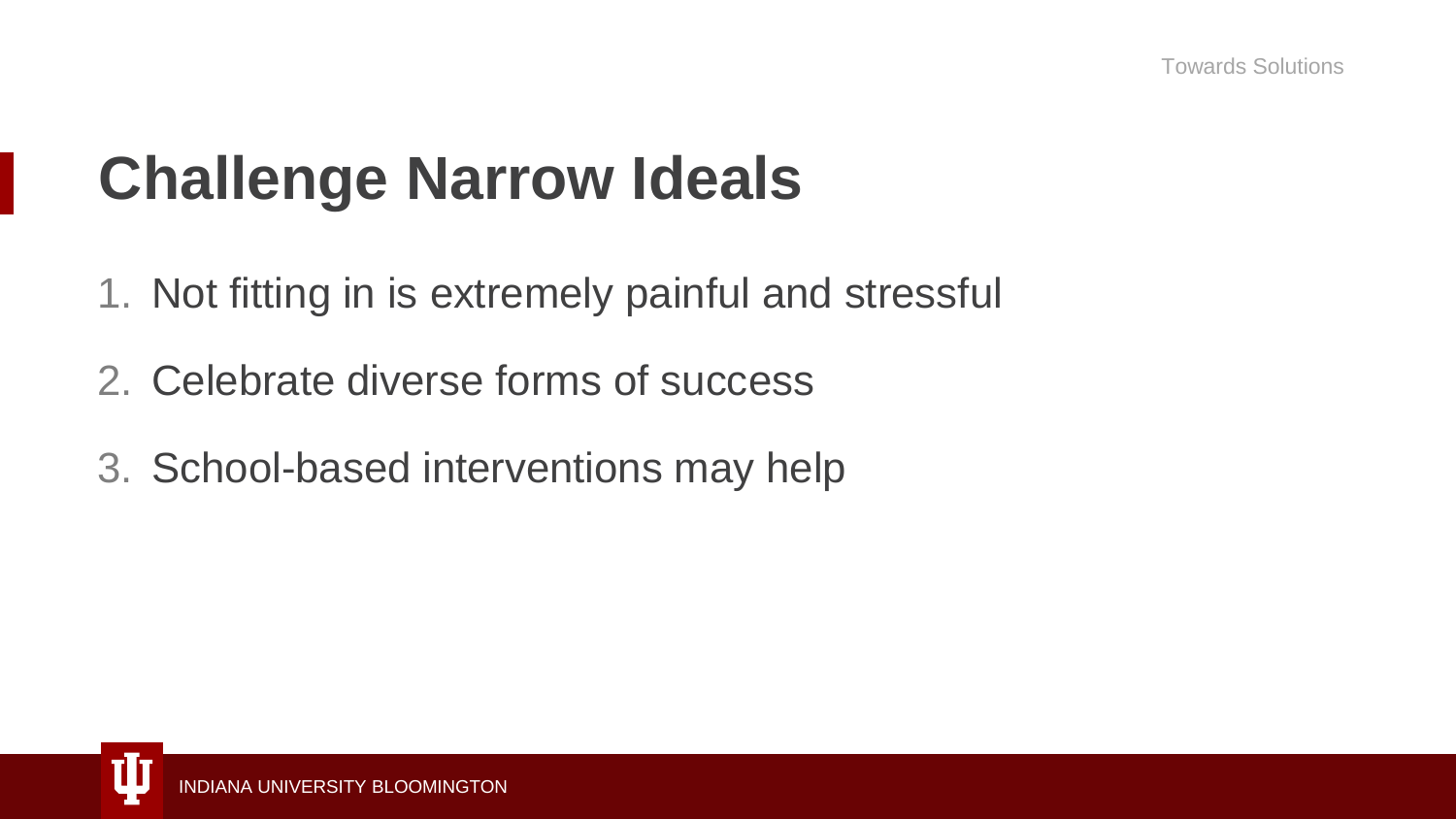## **Challenge Mental Health Stigma**

- 1. Mental health problems are no different than other forms of medical problems
	- They do not diminish other aspects of people
	- They deserve respect and treatment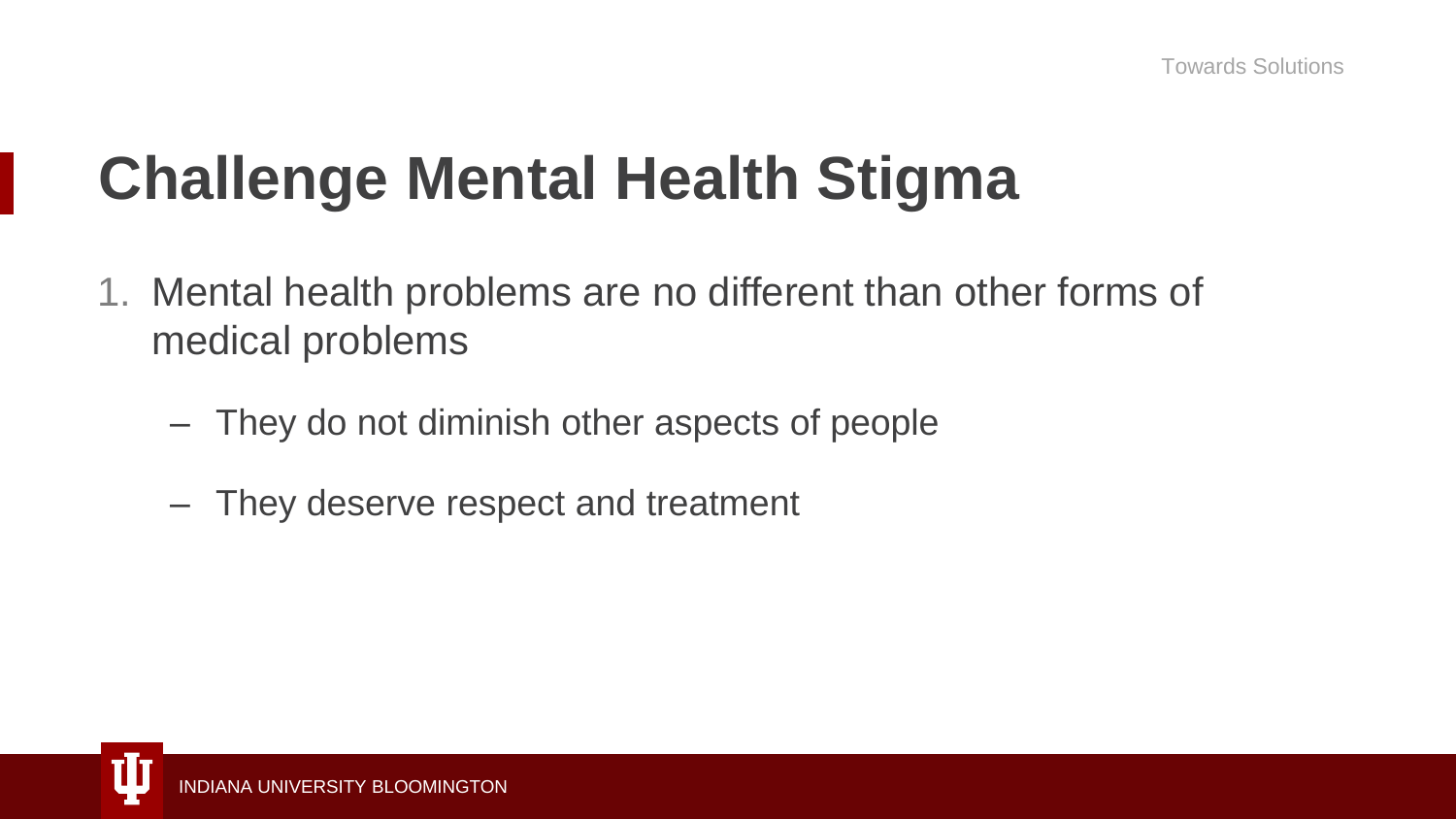### **Shifting Culture is Possible (Though a Challenge!)**

- 1. Evidence based programs for shifting culture exist
	- **Challenge Success** (for problems with academic pressure)
		- [www.challengesuccess.org](http://www.challengesuccess.org/)
	- **Bring Change to Mind** (for mental health stigma)
		- <https://bringchange2mind.org/>
	- **Seize the Awkward** (talking about suicide)
		- <https://seizetheawkward.org/>
	- **JED Foundation** (for mental health promotion & suicide prevention)
		- [www.jedfoundation.org](http://www.jedfoundation.org/)
	- **Sources of Strength** (mental health promotion & suicide prevention)
		- <https://sourcesofstrength.org/>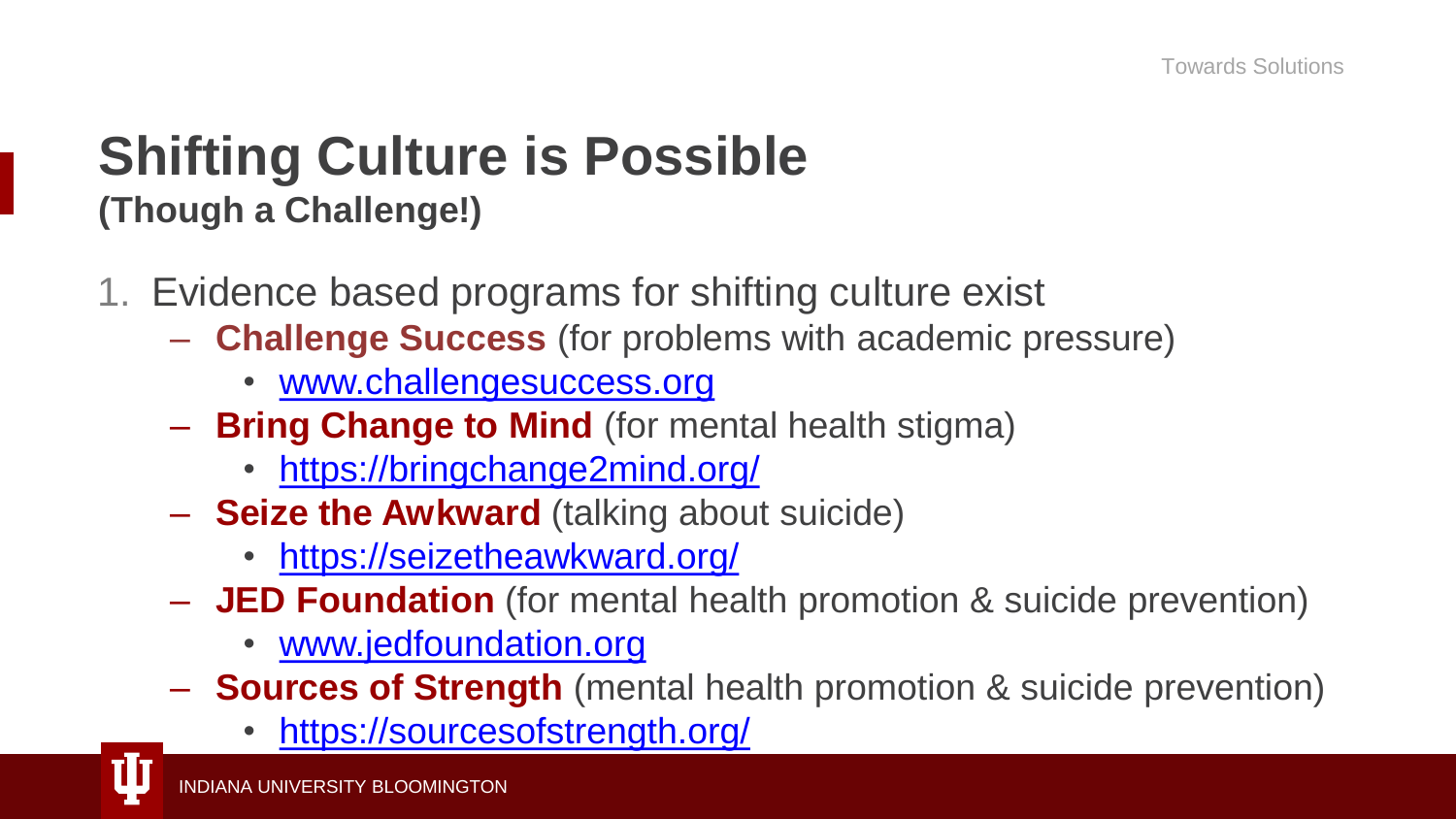## **Acknowledge Community Problems**

### 1. Necessary first step

**Sonia:** Because I feel like here, it's not like normal, but we are comparing it to other places and [suicides like ours] would be like such a shock for them. And we're always like, "it was tragic," but we we're not shocked anymore, by it.

**Danielle**: Which is really sad.

[Several Teens]: Yeah. Yeah.

**Danielle**: We really should be, and I feel like**.** I don't know, does the community not feel like perceive it is like, that shouldn't be happening? Like, like it messes up the whole community. The whole community grieves over it, and it's just like…

**Louisa & Danielle (in unison):** And then it happens again.

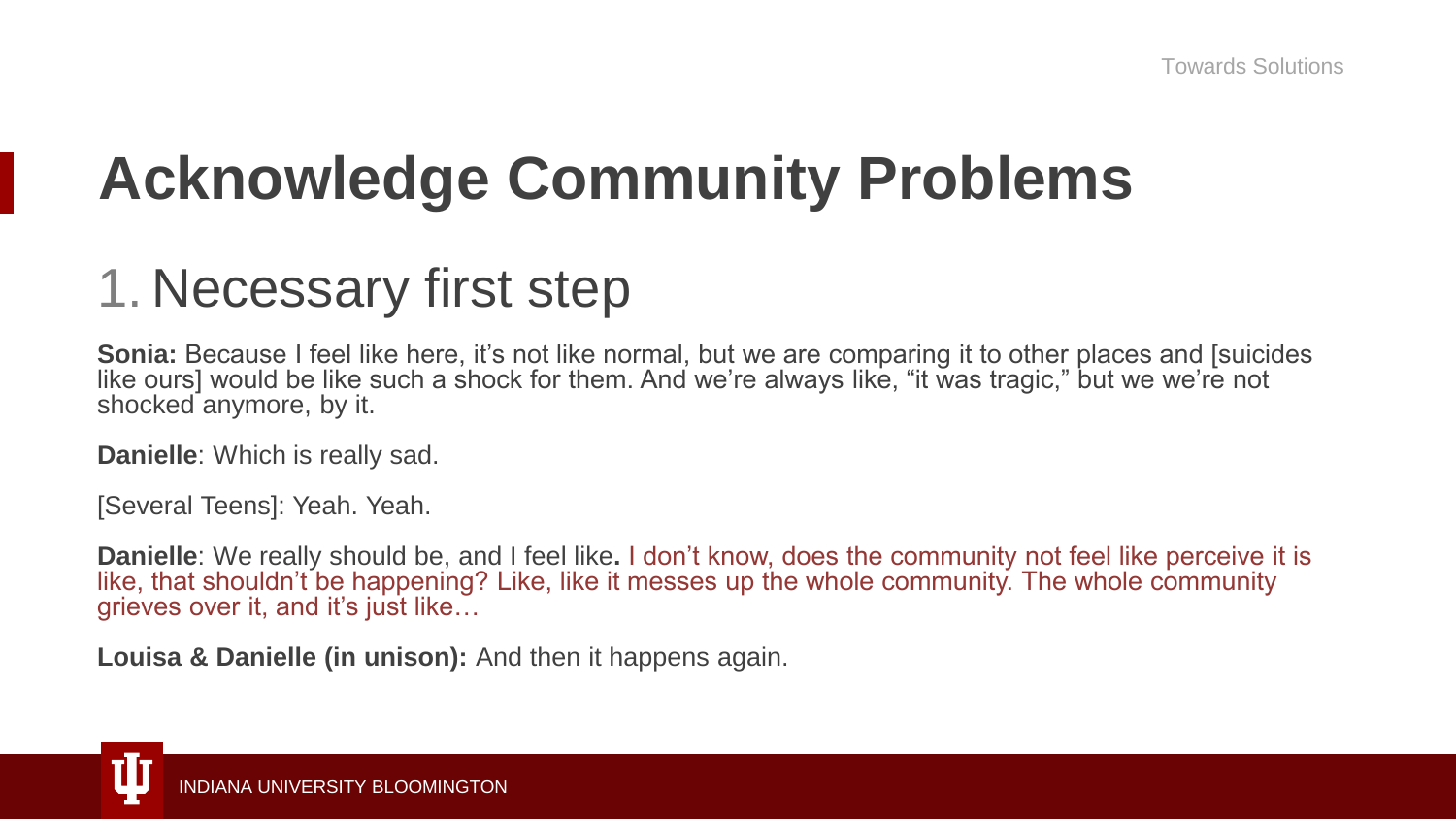### **Avoid Passive Language for Talking About Suicide**

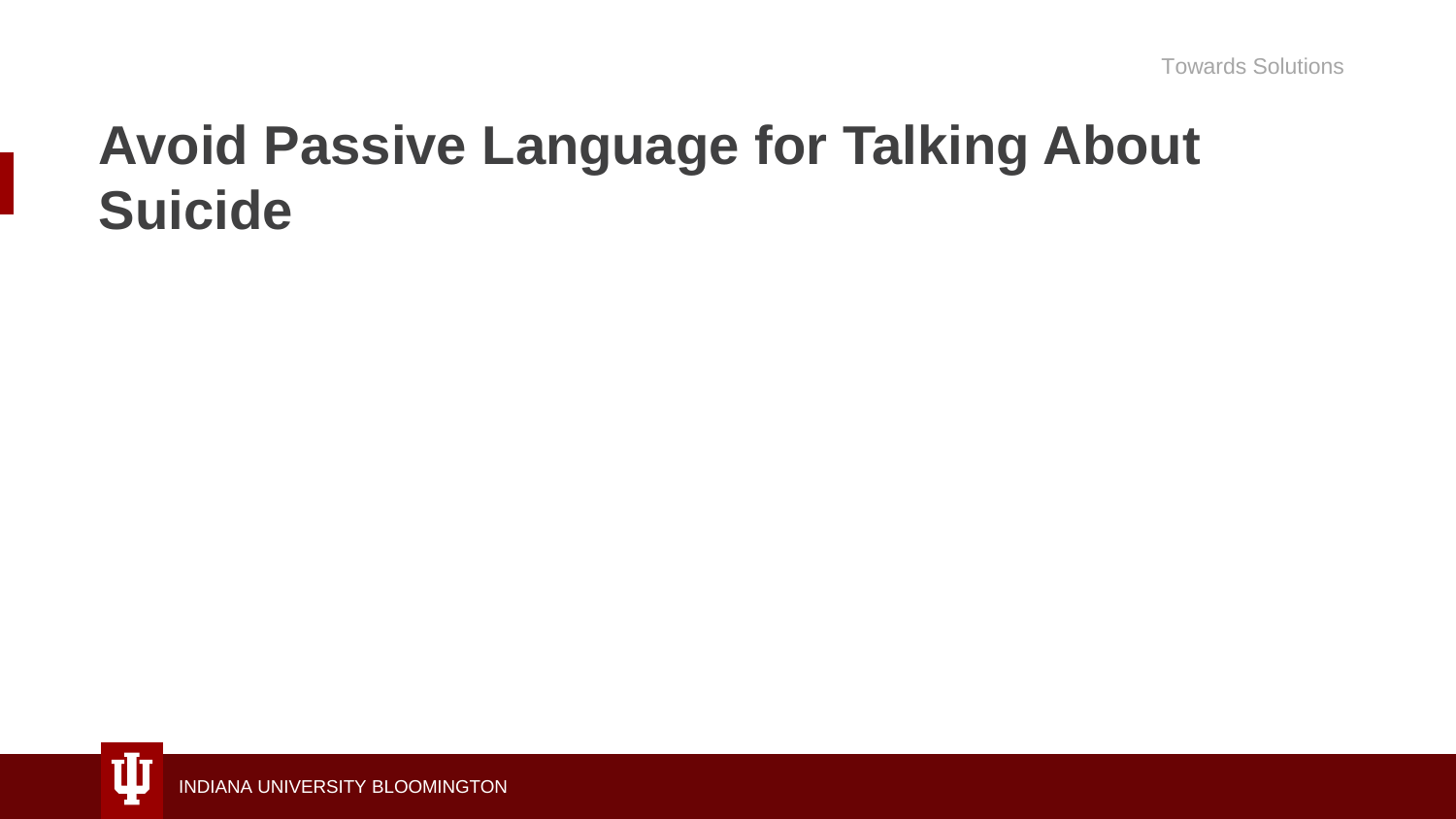### **Avoid Passive Language for Talking About Suicide**

- 1. Suicide is not "contagious" like a virus
- 2. There are no "copycat" suicides
- 3. Suicide cannot happen to you via a "ripple effect"
- 4. Metaphors matter
	- Neuroscience shows they shape our understanding and emotions!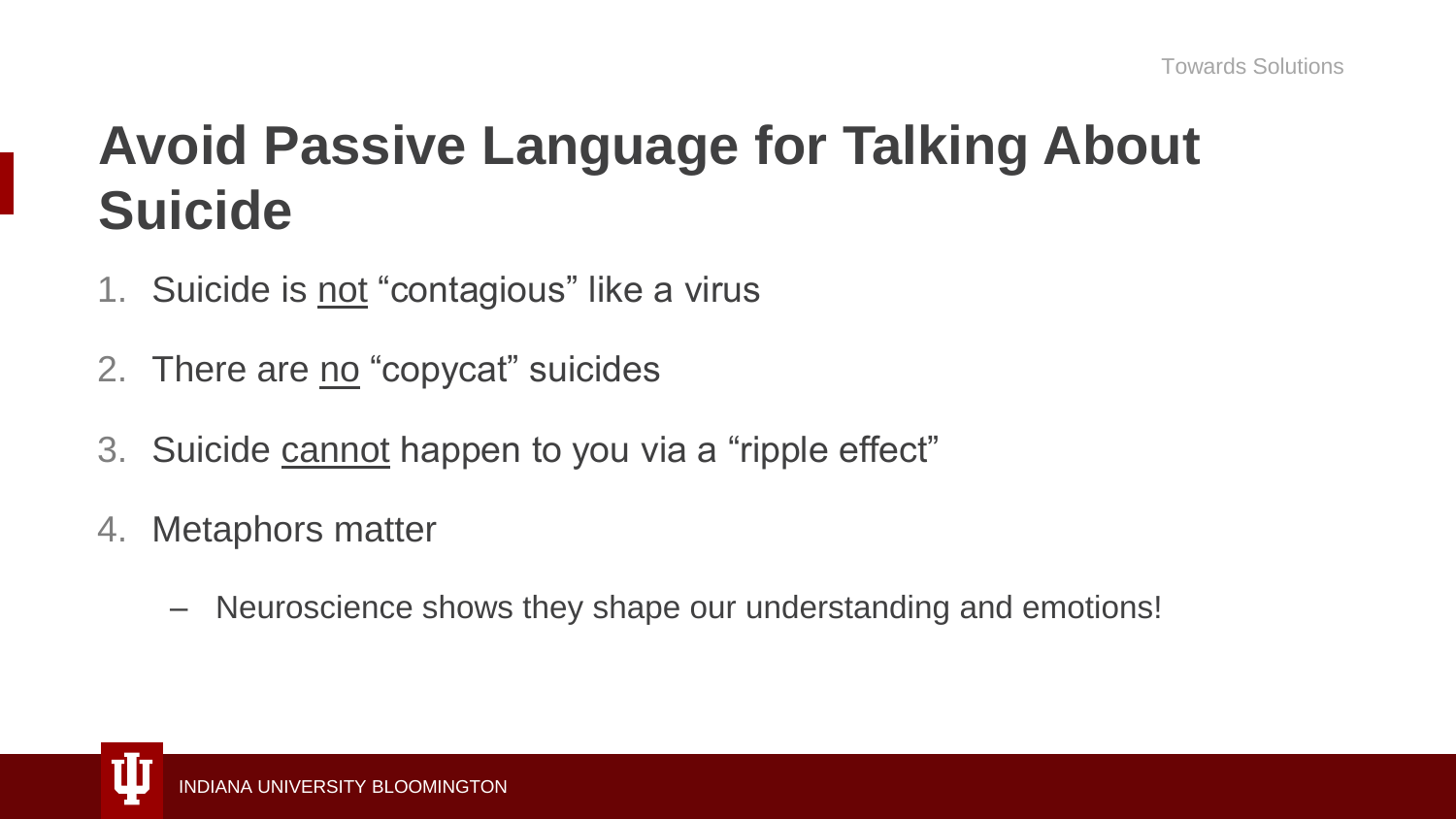### **Exposure to suicide does, on average, increase risk of suicidality**

- 1. It is a very hard experience for youth
	- Youth grieve for years, just like an adult would
- 2. If youth don't understand suicide and what to do if they feel suicidal, *that* is risky
- 3. If youth are left alone to make sense of their friend or classmate's motives for suicide
	- Suicide can seem like an option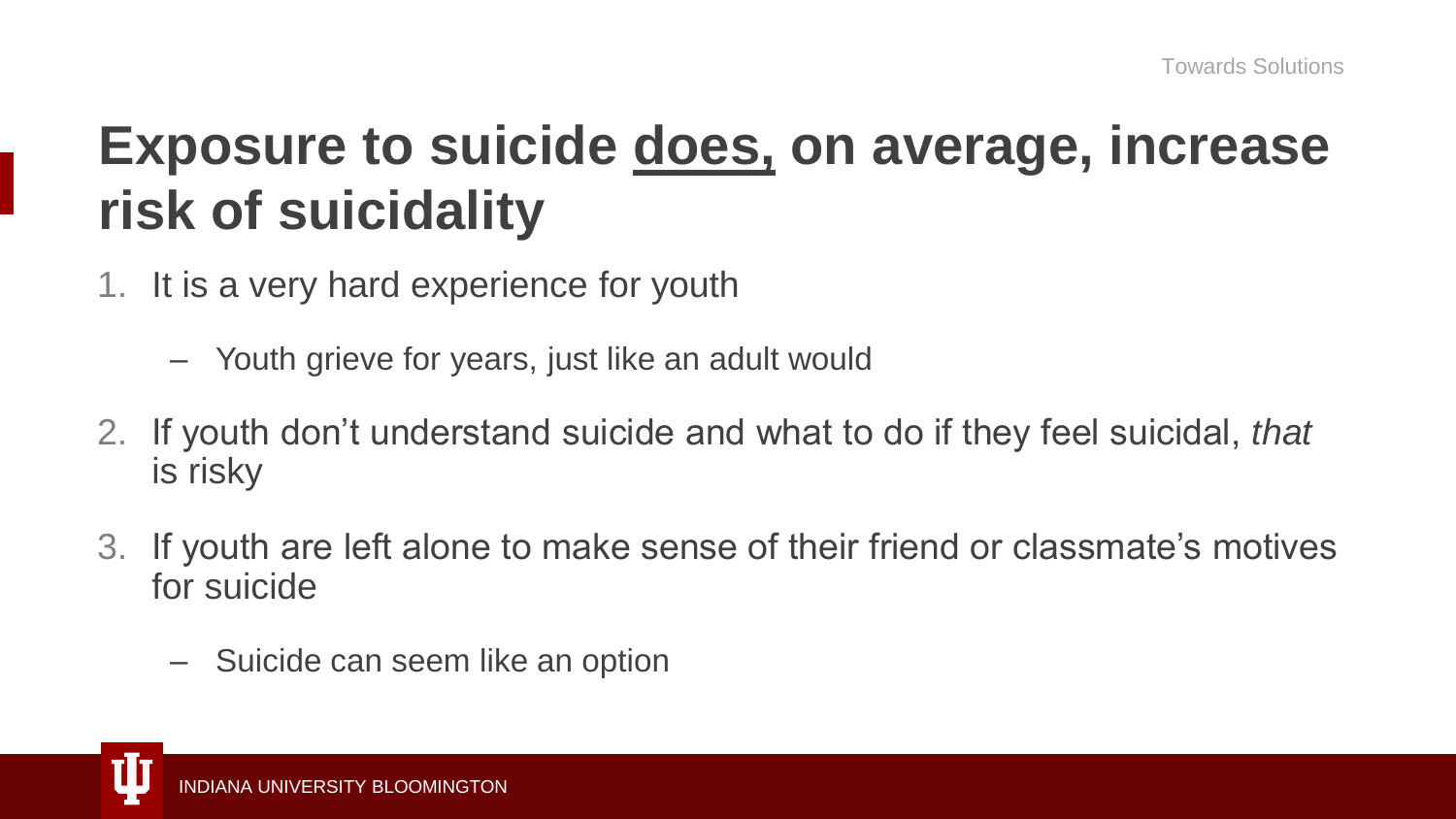### **Talking about suicide does not increase risk**

- 1. Experimental evidence shows this
	- Matt Nock's team at Harvard, Madelyn Gould's team at Columbia…etc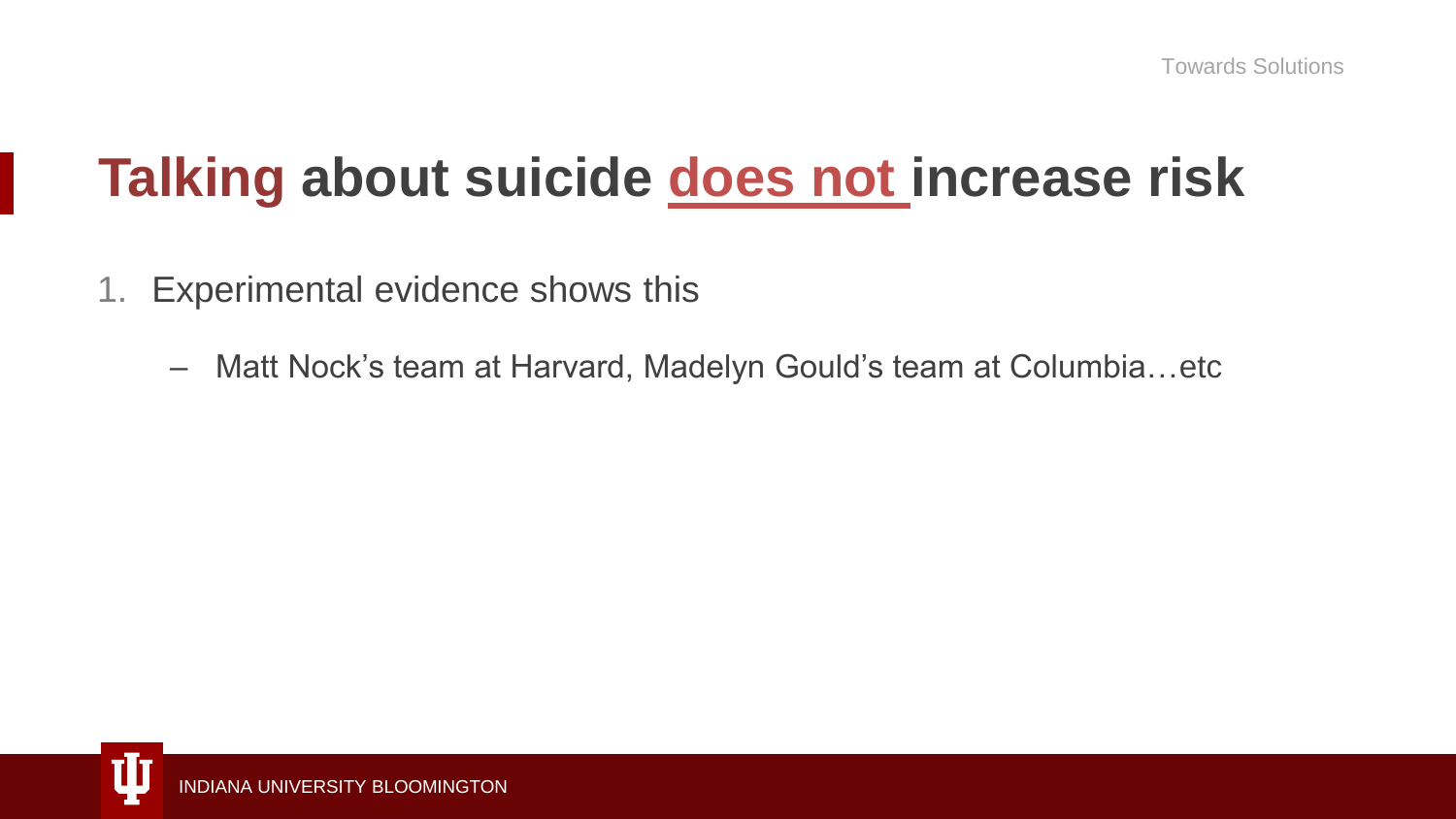### **Talking about suicide does not increase risk**

- 1. Experimental evidence shows this
	- Matt Nock's team at Harvard, Madelyn Gould's team at Columbia…etc
- 2. Adults have one option
	- Do they share in the conversation?
	- Or do they leave youth to figure it out on their own?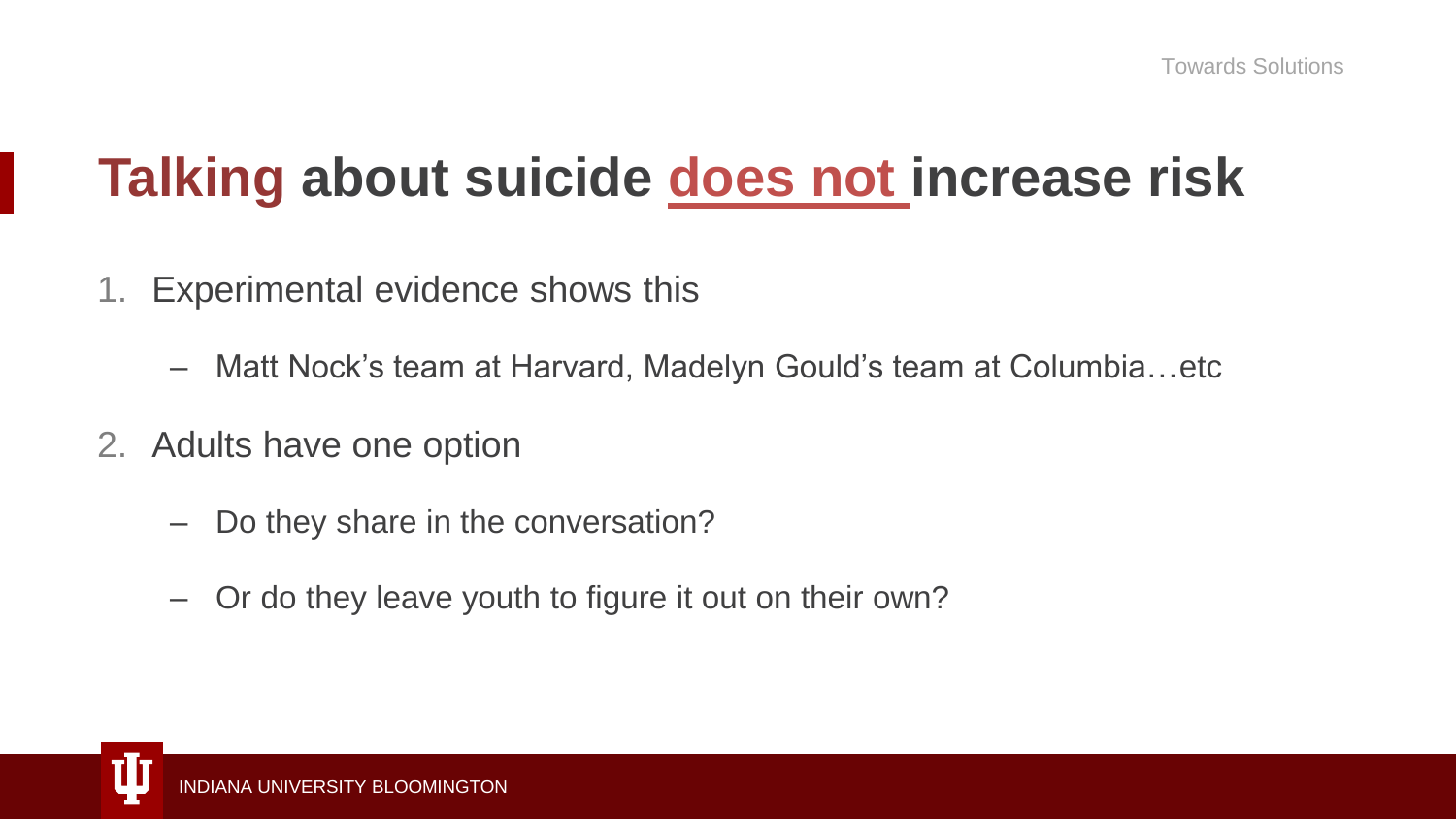## **Educate Yourself re Talking about Suicide**

- Be prepared to talk to youth in a compassionate, helpful way about suicide
	- Don't assume this won't happen to your family or to a youth that you know
		- 18.8% of U.S. teens seriously considered attempting suicide in 2019
	- Be proactive; Be a part of the solution
- Online trainings available www.livingworks.com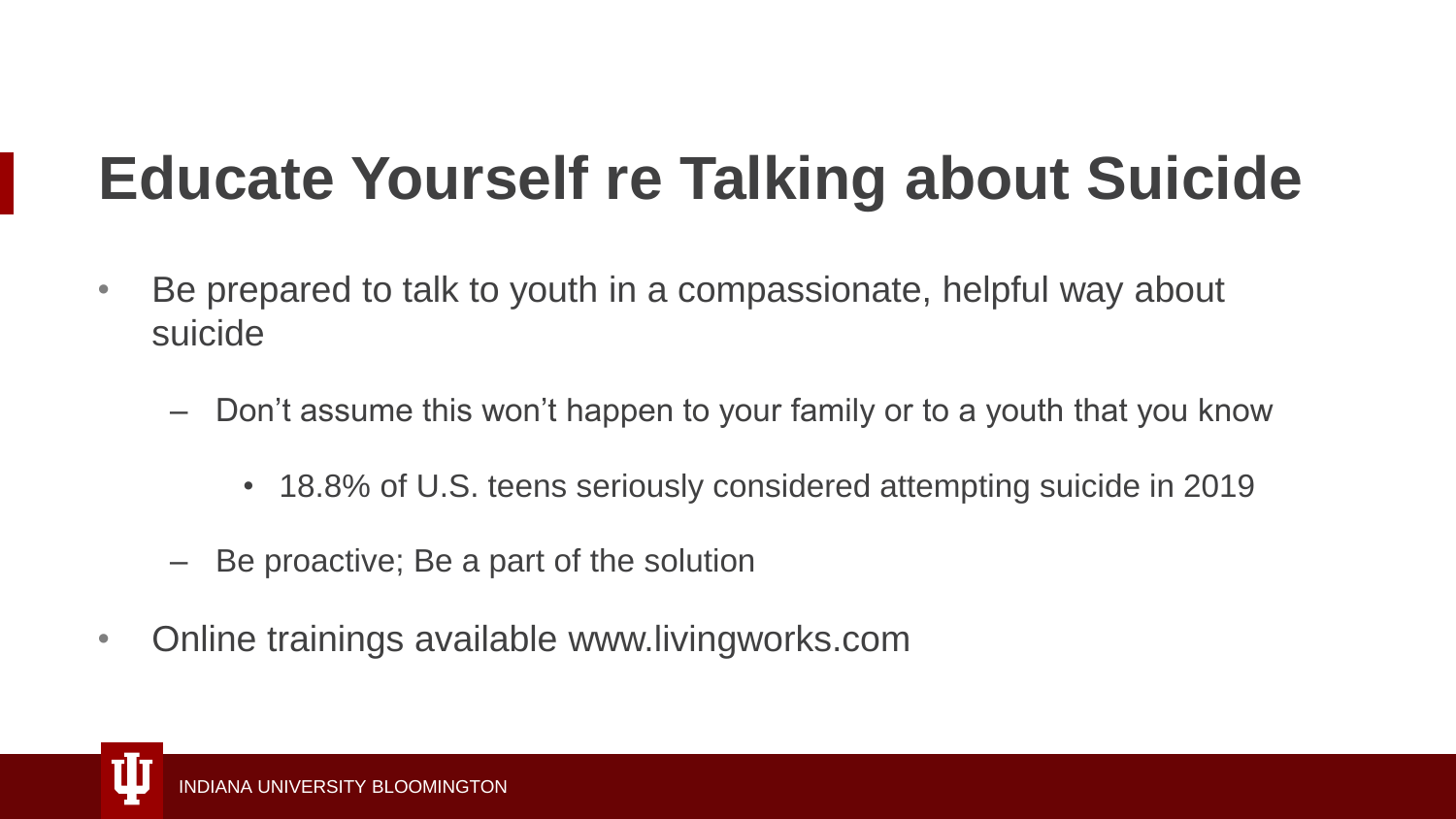## **Educate Yourself re Talking about Suicide**

- Don't try to change their mind
	- Invalidate how they are feeling
- Instead listen non-judgmentally and affirm their experience
- Helpful, 14 minute podcast from Short Wave
	- https://www.npr.org/2021/04/02/983823424/how-to-reach-out-when-someoneyou-know-may-be-at-risk-of-suicide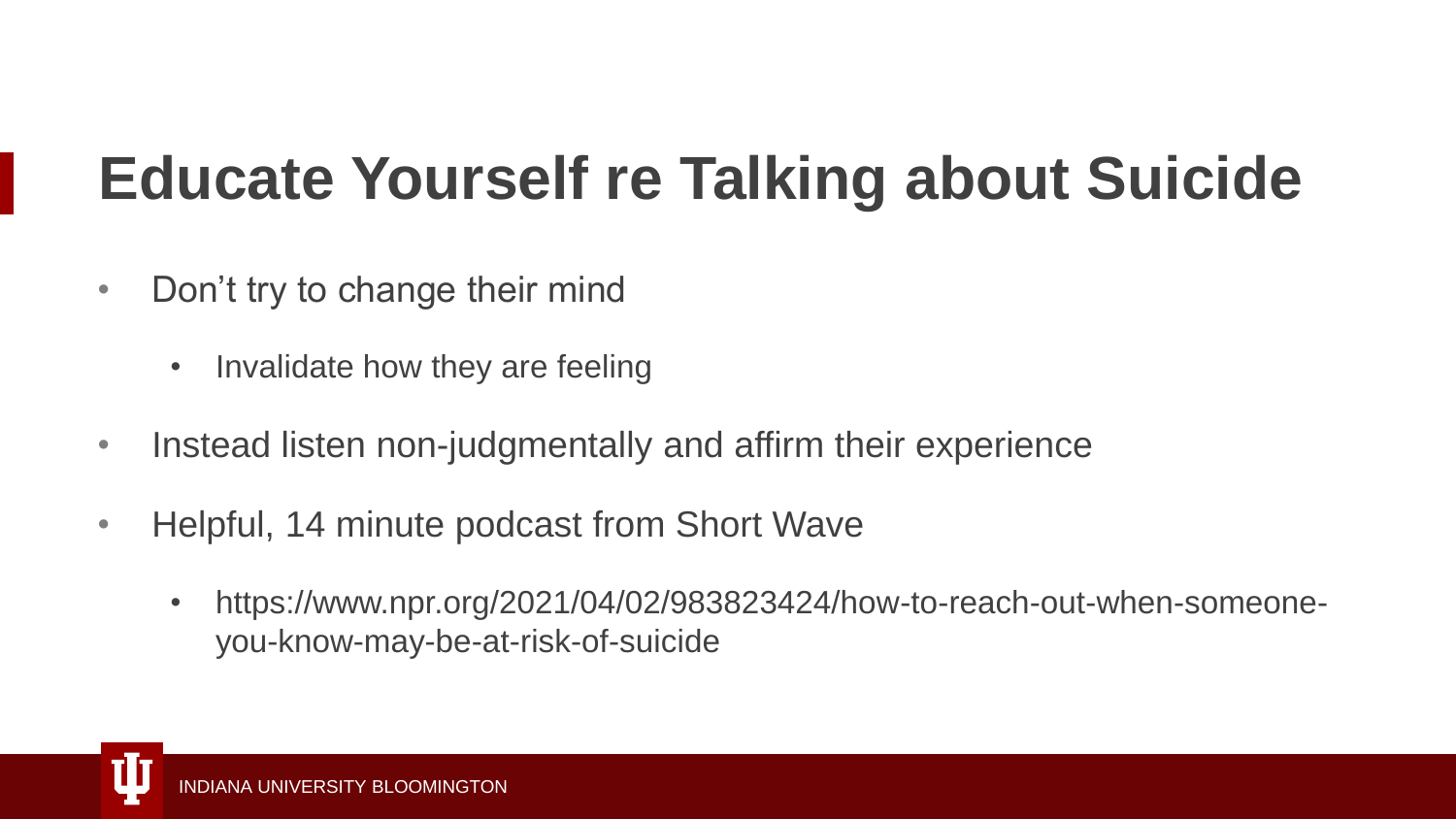#### Advice from Dr. Stacey Freedenthal

www.speakingofsuicide.com

## What **Not** to Say

- "How could you think of suicide? Your life's not that bad"
- "Don't you know I would be devastated if you killed yourself? How could you think of hurting me like that?"
- "Suicide is selfish"
- https://www.speakingofsuicide.com/2015/03/03/what-not-to-say/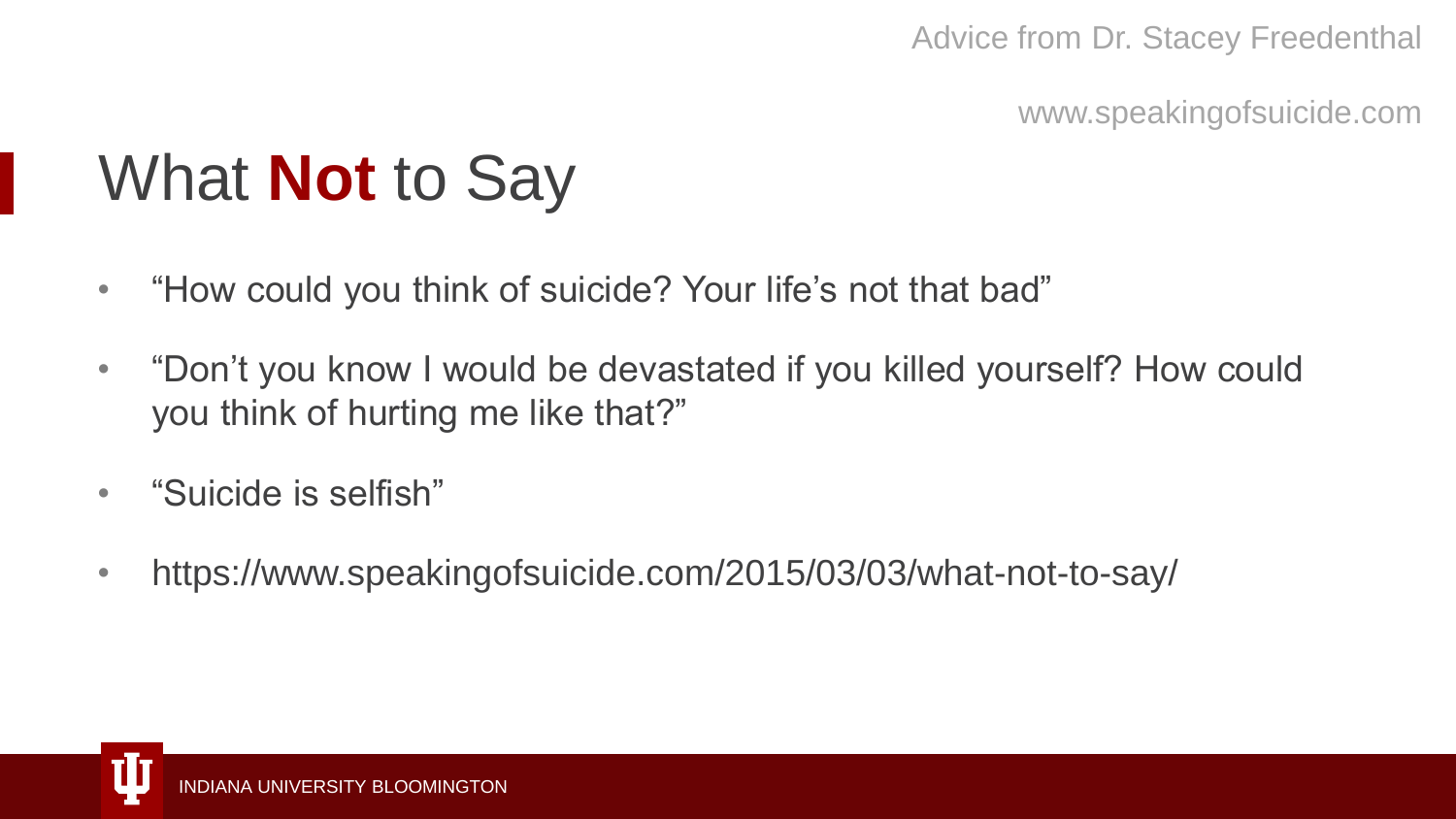Advice from Dr. Stacey Freedenthal

www.speakingofsuicide.com

## **What to Say**

- 1. "I'm so glad you told me that you're thinking of suicide"
- 2. "I'm sad you're hurting like this"
- 3. "What's going on that makes you want to die?"
- 4. "When do you think you'll act on your suicidal thoughts?"
- 5. "What can I do to help?"
- 6. "I hope you'll keep talking to me about your thoughts of suicide."

https://www.speakingofsuicide.com/2017/10/03/10-things-to-say/